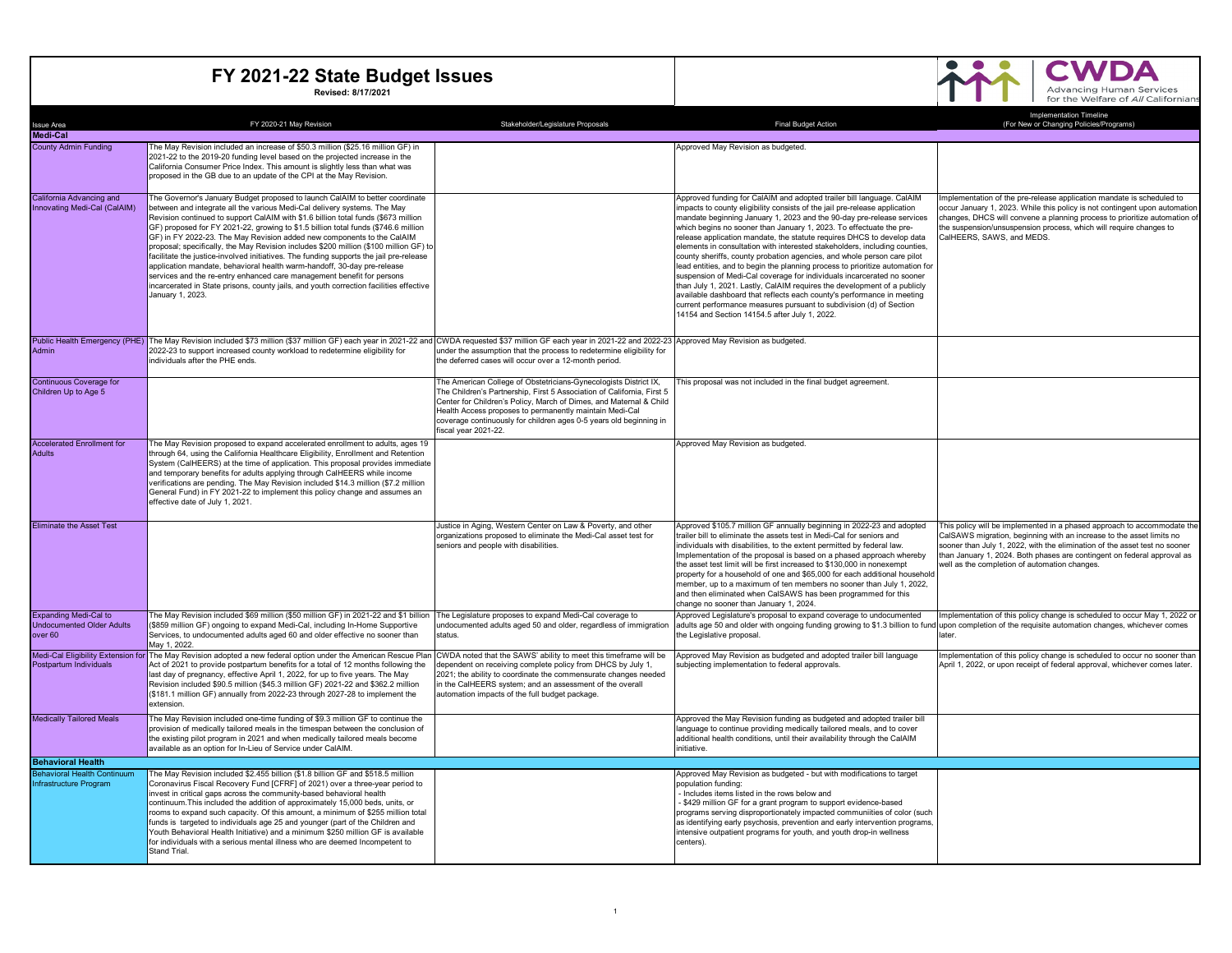

| <b>Issue Area</b>                                      | FY 2020-21 May Revision                                                                                                                                            | Stakeholder/Legislature Proposals                                                                                               | <b>Final Budget Action</b>                                                                                                                        | <b>Implementation Timeline</b><br>(For New or Changing Policies/Programs) |
|--------------------------------------------------------|--------------------------------------------------------------------------------------------------------------------------------------------------------------------|---------------------------------------------------------------------------------------------------------------------------------|---------------------------------------------------------------------------------------------------------------------------------------------------|---------------------------------------------------------------------------|
| <b>Behavioral Health Virtual</b>                       | The May Revision included \$634.7 million from GF, CFRF, and federal funds, to                                                                                     |                                                                                                                                 | Approved \$749.7 million GF, but delays \$73 million until the project has                                                                        |                                                                           |
| Platform                                               | support implementation of a behavioral health service virtual platform to be                                                                                       |                                                                                                                                 | met certain milestones.                                                                                                                           |                                                                           |
|                                                        | integrated with screening, clinic-based care and app-based support services.                                                                                       |                                                                                                                                 |                                                                                                                                                   |                                                                           |
| <b>School Mental Health</b>                            | The May Revision included \$50 million for the Mental Health Student Services                                                                                      |                                                                                                                                 | Approved the May Revision amount and augmented for a total of \$205                                                                               |                                                                           |
|                                                        | Act to fund school and county mental health partnerships to support the mental<br>health and emotional needs of children and youth as they return to schools and   |                                                                                                                                 | million GF.                                                                                                                                       |                                                                           |
|                                                        | everyday life.                                                                                                                                                     |                                                                                                                                 |                                                                                                                                                   |                                                                           |
| School-Linked Behavioral                               | The May Revision included \$400 million for direct incentive payments to counties,                                                                                 |                                                                                                                                 | Approved \$400 million GF to support Medi-Cal managed care incentive                                                                              |                                                                           |
| <b>Health Services:</b><br>Capacity/Infrastructure for | tribal entities, schools, Local Education Agencies, school districts, health care<br>service plans, Medi-Cal managed care plans, community-based organizations,    |                                                                                                                                 | program, and trailer bill requiring plans to enter into a three-party<br>partnership with county mental health plan and local school districts or |                                                                           |
| Health Plans, County Mental                            | and behavioral health providers to supplement the available for Medi-Cal                                                                                           |                                                                                                                                 | county offices of education as a condition of receiving incentive funding.                                                                        |                                                                           |
| Health Plans, CBOs, and                                | managed care plan incentives to build infrastructure supporting ongoing                                                                                            |                                                                                                                                 |                                                                                                                                                   |                                                                           |
| <b>Schools</b>                                         | behavioral health prevention and treatment services on or near school campuses.<br>Also included is \$550 million to the same entities to build infrastructure for |                                                                                                                                 | Approved May Revision funding of \$550 million GF for school-linked<br>behavioral health partnerships and capacity (including \$400 million for   |                                                                           |
|                                                        | ongoing behavioral health prevention and treatment services on or around school                                                                                    |                                                                                                                                 | preschool through 12th grade and \$150 million for high school).                                                                                  |                                                                           |
|                                                        | campuses.                                                                                                                                                          |                                                                                                                                 |                                                                                                                                                   |                                                                           |
| <b>Behavioral Health Infrastructure</b>                | The May Revision proposed \$245 million over 5 years to develop infrastructure                                                                                     |                                                                                                                                 | Approved \$310 million GF for children and vouth-focused behavioral                                                                               |                                                                           |
| for Children & Youth                                   | for children and youth focused behavioral health services, dedicated to adding                                                                                     |                                                                                                                                 | health infrastructure including \$205 million to be made available                                                                                |                                                                           |
|                                                        | child or adolescent beds to existing facilities, adding new facilities or new crisis                                                                               |                                                                                                                                 | immediately for mobile crisis support teams.                                                                                                      |                                                                           |
|                                                        | mobile services.                                                                                                                                                   |                                                                                                                                 |                                                                                                                                                   |                                                                           |
| <b>Behavioral Health Workforce</b><br>Capacity         | The May Revision included \$426.8 million to build behavioral health workforce<br>capacity through training and workforce development through OSHPD.               |                                                                                                                                 | Approved \$448 million GF for behavioral health workforce initiatives at the<br>Office of Statewide Health Planning and Development (OSHPD). Also |                                                                           |
|                                                        |                                                                                                                                                                    |                                                                                                                                 | approved \$352 million for behavioral health counselors and coaches over                                                                          |                                                                           |
|                                                        |                                                                                                                                                                    |                                                                                                                                 | 5 years through OSHPD.                                                                                                                            |                                                                           |
| <b>Dvadic Services in Medi-Cal</b>                     | May Revision included \$800 million (\$400 million GF and \$400 million federal                                                                                    |                                                                                                                                 | Approved May Revision as budgeted.                                                                                                                |                                                                           |
|                                                        | funds) over 5 years to support dyadic services in Medi-Cal, beginning July 1,<br>2022. Dyadic services are based on an integrated behavioral health care model in  |                                                                                                                                 |                                                                                                                                                   |                                                                           |
|                                                        | which health care is delivered in the context of the caregiver and family.                                                                                         |                                                                                                                                 |                                                                                                                                                   |                                                                           |
|                                                        |                                                                                                                                                                    |                                                                                                                                 |                                                                                                                                                   |                                                                           |
| <b>Adverse Childhood Experiences</b>                   | The May Revision includes \$12.4 million one-time GF for seven demonstration                                                                                       |                                                                                                                                 | Approved \$25 million GF for public education on ACES, to be                                                                                      |                                                                           |
| (ACES)                                                 | projects focused on advancing research on, and building scalable approaches to,<br>treating and preventing ACEs.                                                   |                                                                                                                                 | implemented by the Surgeon General.                                                                                                               |                                                                           |
| Continuum of Care Reform (CCR)                         |                                                                                                                                                                    |                                                                                                                                 |                                                                                                                                                   |                                                                           |
| Resource Family Approval<br>(RFA) in CCR True-Up       |                                                                                                                                                                    | CWDA requested \$85 million GF for 2021-22 to reimburse counties<br>for the workload associated with the RFA process and TBL to | Approved funding as requested by CWDA on a one-time basis. The<br>requested TBL was not included in the final budget agreement.                   |                                                                           |
|                                                        |                                                                                                                                                                    | reiterate that RFA costs are included in the annual CCR true-up.                                                                |                                                                                                                                                   |                                                                           |
|                                                        |                                                                                                                                                                    |                                                                                                                                 |                                                                                                                                                   |                                                                           |
|                                                        | Child and Family Teams (CFTs) The May Revision included \$7.1 million GF to reimburse counties for 2018-19                                                         |                                                                                                                                 | Approved May Revision as budgeted.                                                                                                                |                                                                           |
| in CCR True-Up                                         | costs incurred in conducting Child and Family Teams (CFTs) as part of the CCR<br>True-up                                                                           |                                                                                                                                 |                                                                                                                                                   |                                                                           |
| Payment Prior to Approval                              | The May Revision included \$42.0 million total funds (\$31.7 million GF) in FY                                                                                     |                                                                                                                                 | Approved May Revision as budgeted.                                                                                                                |                                                                           |
|                                                        | 2020-21, and \$32.4 million total funds (\$24.5 million GF) in FY 2021-22 to                                                                                       |                                                                                                                                 |                                                                                                                                                   |                                                                           |
|                                                        | continue to provide caregivers with up to four months of Foster Care Emergency                                                                                     |                                                                                                                                 |                                                                                                                                                   |                                                                           |
|                                                        | Assistance payments pending resource family approval and up to twelve months<br>for cases that meet good cause criteria                                            |                                                                                                                                 |                                                                                                                                                   |                                                                           |
| <b>STRTP Stabilization</b>                             |                                                                                                                                                                    | The California Alliance of Child and Family Services requested \$30 Approved \$42 million one-time GF in 2021-22.               |                                                                                                                                                   |                                                                           |
|                                                        |                                                                                                                                                                    | million GF in 2021-22 and \$12 million in 2022-23 to provide a one-                                                             |                                                                                                                                                   |                                                                           |
| <b>CANS</b>                                            | The May Revision included \$3.4 million GF (\$4.7 million total funds) on an on-                                                                                   | time budget allocation to stabilize STRTPs.                                                                                     | Approved May Revision as budgeted.                                                                                                                | Funding is associated with implementation of FFPSA, which takes effect    |
|                                                        | going basis to address increased county behavioral health workload associated                                                                                      |                                                                                                                                 |                                                                                                                                                   | October 1, 2021.                                                          |
|                                                        | with implementation of the CANS.                                                                                                                                   |                                                                                                                                 |                                                                                                                                                   |                                                                           |
|                                                        | Child and Family Teams (CFTs) The May Revision included \$78.3 million total funds (\$56.6 million GF) as well as                                                  |                                                                                                                                 | Approved May Revision as budgeted.                                                                                                                |                                                                           |
|                                                        | 2021-22 funding of \$75.5 million total funds (\$55.2 million GF) for county welfare<br>department workload on CFTs.                                               |                                                                                                                                 |                                                                                                                                                   |                                                                           |
| <b>LOC Protocol</b>                                    | May Revision included \$10.0 million total funds (\$7.3 million GF) in FY 2021-22                                                                                  |                                                                                                                                 | Approved May Revision as budgeted.                                                                                                                |                                                                           |
|                                                        | for implementation of the rate-setting protocol.                                                                                                                   |                                                                                                                                 |                                                                                                                                                   |                                                                           |
| <b>CWS/Foster Care</b>                                 |                                                                                                                                                                    |                                                                                                                                 |                                                                                                                                                   |                                                                           |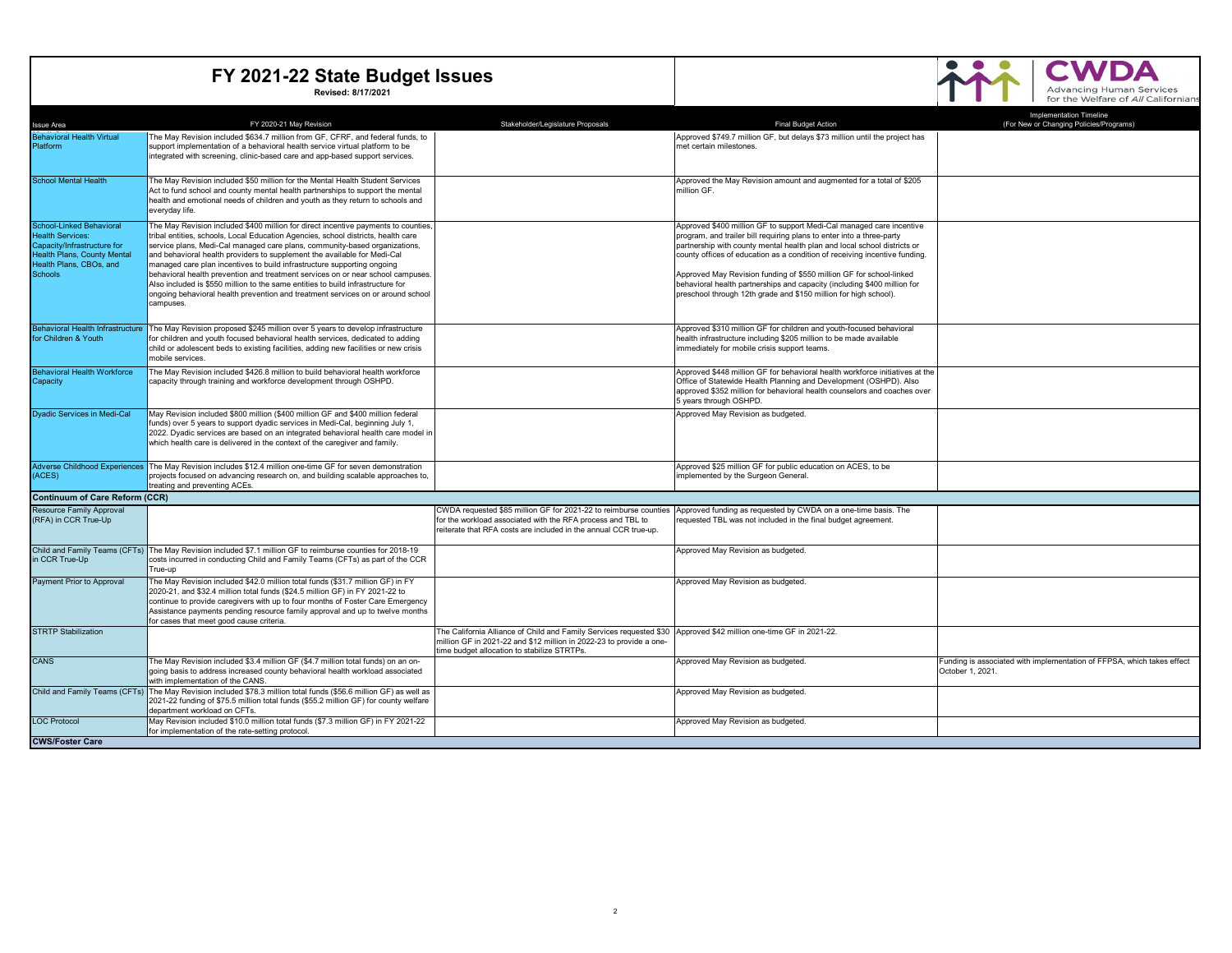

| <b>Issue Area</b>                                                        | FY 2020-21 May Revision                                                                                                                                                                                                                                                                                                                                                                                                                                                                                                                                                                                                                                                                                                                                                                                                                                                                                                                                                                                        | Stakeholder/Legislature Proposals                                                                                                                                                                                                                                                                                                                                                                                                                             | <b>Final Budget Action</b>                                                                                                                                                                                                                                                                                                                                                                                                                                                                | <b>Implementation Timeline</b><br>(For New or Changing Policies/Programs)                                                                                                                                                                                                                                                                                                                                                                                                                                                                                                                                                                                                                                                                                                                                                                                                                     |
|--------------------------------------------------------------------------|----------------------------------------------------------------------------------------------------------------------------------------------------------------------------------------------------------------------------------------------------------------------------------------------------------------------------------------------------------------------------------------------------------------------------------------------------------------------------------------------------------------------------------------------------------------------------------------------------------------------------------------------------------------------------------------------------------------------------------------------------------------------------------------------------------------------------------------------------------------------------------------------------------------------------------------------------------------------------------------------------------------|---------------------------------------------------------------------------------------------------------------------------------------------------------------------------------------------------------------------------------------------------------------------------------------------------------------------------------------------------------------------------------------------------------------------------------------------------------------|-------------------------------------------------------------------------------------------------------------------------------------------------------------------------------------------------------------------------------------------------------------------------------------------------------------------------------------------------------------------------------------------------------------------------------------------------------------------------------------------|-----------------------------------------------------------------------------------------------------------------------------------------------------------------------------------------------------------------------------------------------------------------------------------------------------------------------------------------------------------------------------------------------------------------------------------------------------------------------------------------------------------------------------------------------------------------------------------------------------------------------------------------------------------------------------------------------------------------------------------------------------------------------------------------------------------------------------------------------------------------------------------------------|
| <b>Families First Prevention</b><br>Services Act (FFPSA)<br>Part I       | The May Revision included one-time funding of \$122.4 million GF (\$148.9 million  CWDA and Children Now requested \$100 million GF on an ongoing  Approved \$222.4 million GF on a one-time basis for use over 5 years and  Title<br>in total funds) for counties that opt in to be spent over three years to support one-<br>time implementation of Part 1 prevention services. Counties would be required to [for FFPSA Part I implementation statewide, including mental health,<br>develop comprehensive Child and Family Well Being System Prevention Plans to substance abuse, in-home parenting skills, and kinship navigator<br>include primary and secondary prevention strategies. Additionally, federal ARPA programs as well as tangible supports for families; for state<br>funding may be used to supplement, including:<br>.\$12 million Child Abuse Prevention and Treatment Act<br>.\$29 million Community-Based Child Abuse Prevention<br>.\$7.8 million Promoting Safe and Stable Families | basis for direct services and supports to children, youth and families TBL establishing an optional Part I program for counties.<br>infrastructure necessary to meet federal FFPSA requirements<br>including evaluation, reporting, and supporting model fidelity; and<br>for training to build the knowledge and skills for community-based<br>service providers and county staff to deliver evidence-based,<br>culturally informed and promising practices. |                                                                                                                                                                                                                                                                                                                                                                                                                                                                                           | eceived federal approval of its state Part I plan. However, pursuant to<br>federal law, a state may claim allowable Title IV-E administrative costs<br>beginning the first day of the fiscal quarter in which the state submits an<br>approvable five-year prevention plan. These include activities to develop<br>necessary processes and procedures to establish and implement the<br>provision of prevention services for eligible individuals, policy<br>development, program management, and data collection and reporting.<br>CDSS currenly plans to submit the Part I plan by the end of July with the<br>goal of obtaining approval in time for October 1, 2021 implementation (the<br>soonest that Part 1 could implement). Counties will be required to opt-in to<br>participate in FFPSA Part I via submission of a county plan. Requirements<br>and due date of county plans TBD. |
| <b>FFPSA Part IV</b>                                                     | The May Revision included \$31.8 million GF for a nursing hotline, qualified<br>individual's assessment of STRTP placements, six months of aftercare when<br>youth exits STRTP, social worker costs for new court related activities, evaluation<br>and training.                                                                                                                                                                                                                                                                                                                                                                                                                                                                                                                                                                                                                                                                                                                                              | CWDA has requested significant changes to the Administration's<br>TBL to address signficant concerns.                                                                                                                                                                                                                                                                                                                                                         | Approved May Revision funding and TBL intended to conform state law to Part IV provisions implement on October 1, 2021.<br>the new federal FFPSA Part IV requirements, including (but not limited to)<br>revised licensure requirements for STRTPs, requirements for nursing care<br>in STRTPs and aftercare post-discharge from STRTPs, changes to the<br>interagency placement committee requirements and establishment of the<br>qualified individual, and changes to court processes. |                                                                                                                                                                                                                                                                                                                                                                                                                                                                                                                                                                                                                                                                                                                                                                                                                                                                                               |
| <b>High Needs Youth</b>                                                  | The May Revision included \$39.2 million GF (\$42.1 million total funds) to assist<br>counties with serving foster youth with complex needs and behavioral health<br>conditions within California, and to support youth who returned from an out-of-<br>state facility earlier this year.                                                                                                                                                                                                                                                                                                                                                                                                                                                                                                                                                                                                                                                                                                                      | CWDA, Seneca Family of Agencies, and CPOC requested an<br>additional \$100 million GF on an ongoing basis to develop in-state<br>services and placement options for high needs youth consistent with basis over 2 years.<br>AB 808.                                                                                                                                                                                                                           | *Approved May Revision as budgeted.<br>*Also approved CWDA, Seneca and CPOC request, but on a one time<br>*Adopted TBL intended to foster development of new placement options<br>for high needs youth, including establishing the Children's Crisis<br>Continuum Pilot Program; establishes a statewide moratorium on out of<br>state placements for all children and youth served in California's system<br>effective July 1, 2022.                                                     | CDSS is required to issue the RFP for the pilots by January 1, 2022 and<br>award funding by March 31, 2022. Other provisions take effect<br>immediately.                                                                                                                                                                                                                                                                                                                                                                                                                                                                                                                                                                                                                                                                                                                                      |
| Child Welfare Training                                                   | May Revision continues to provide \$10 million (\$5.9 million GF) to enhance<br>ongoing training of social workers, for the development and ongoing management additional updates to the training infrastructure.<br>of the Learning Management System (LMS) to provide data on training outcomes;<br>development and ongoing operation of a fifth Regional Training Academy; and<br>development and ongoing management of E-Learning trainings related to<br>outcome evaluation.                                                                                                                                                                                                                                                                                                                                                                                                                                                                                                                              | CWDA continues to request an additional \$7 million GF for                                                                                                                                                                                                                                                                                                                                                                                                    | Approved May Revision and CWDA request on an ongoing basis.                                                                                                                                                                                                                                                                                                                                                                                                                               |                                                                                                                                                                                                                                                                                                                                                                                                                                                                                                                                                                                                                                                                                                                                                                                                                                                                                               |
| Early Infant Supplement                                                  |                                                                                                                                                                                                                                                                                                                                                                                                                                                                                                                                                                                                                                                                                                                                                                                                                                                                                                                                                                                                                | Black Women for Wellness, the Children's Law Center of California, gooing.<br>and the National Center for Youth Law requested \$729,000 ongoing<br>to provide an early infant supplement for expectant foster youth<br>three months prior to the birth of the child.                                                                                                                                                                                          | John Burton Advocates for Youth, the Alliance for Children's Rights. Approved \$1.8 million GF in 2021-22 and \$800,000 in 2022-23 and on-                                                                                                                                                                                                                                                                                                                                                | Implementation of this policy change is scheduled to occur January 1,<br>2022, with counties using manual processes to issue the benefit. Because<br>of the CalSAWS migration, automation is not expected to be completed<br>until July 2023.                                                                                                                                                                                                                                                                                                                                                                                                                                                                                                                                                                                                                                                 |
| <b>Elimination of Suspension</b><br>Related to Child Welfare<br>Programs | The May Revision eliminated statutory suspensions for the following programs:<br>Family Urgent Response System (FURS), which continues \$30 million GF to<br>counties; Foster Family Agency Rate Increase of 4.15%, applied to administrative<br>costs; Foster Care Child Care Bridge Program \$10 million augmentation to the<br>base amount of \$31 million GF                                                                                                                                                                                                                                                                                                                                                                                                                                                                                                                                                                                                                                               |                                                                                                                                                                                                                                                                                                                                                                                                                                                               | Approved May Revision as budgeted.                                                                                                                                                                                                                                                                                                                                                                                                                                                        |                                                                                                                                                                                                                                                                                                                                                                                                                                                                                                                                                                                                                                                                                                                                                                                                                                                                                               |
| Preventing and Reduce Foster<br>Youth Homelessness                       |                                                                                                                                                                                                                                                                                                                                                                                                                                                                                                                                                                                                                                                                                                                                                                                                                                                                                                                                                                                                                | John Burton Advocates for Youth requested \$9.2 million in 2021-22 Approved stakeholder request.<br>and \$9 million annually thereafter to provide a THP-Plus Housing<br>Supplement Program. Included in this request is \$200,000 GF in<br>2021-22 for training for child welfare workers and probation officers<br>on the housing/homelessness response system.                                                                                             |                                                                                                                                                                                                                                                                                                                                                                                                                                                                                           |                                                                                                                                                                                                                                                                                                                                                                                                                                                                                                                                                                                                                                                                                                                                                                                                                                                                                               |
| Family Urgent Response<br>System (FURS)                                  | The May Revision continued funding for 2021-22 at \$31.1 million total funds<br>(\$29.9 million GF) for FURS and included BBL to allow unspent funding from<br>2020-21 to be spent in 2021-22.                                                                                                                                                                                                                                                                                                                                                                                                                                                                                                                                                                                                                                                                                                                                                                                                                 |                                                                                                                                                                                                                                                                                                                                                                                                                                                               | Approved May Revision as budgeted.                                                                                                                                                                                                                                                                                                                                                                                                                                                        |                                                                                                                                                                                                                                                                                                                                                                                                                                                                                                                                                                                                                                                                                                                                                                                                                                                                                               |
| Increase FFA Rate                                                        |                                                                                                                                                                                                                                                                                                                                                                                                                                                                                                                                                                                                                                                                                                                                                                                                                                                                                                                                                                                                                | The California Alliance of Child and Family Services and the<br>National Association of Social Workers, California chapter<br>requested \$5.4 million GF ongoing to help stabilize the FFA social<br>worker workforce                                                                                                                                                                                                                                         | Approved stakeholder request.                                                                                                                                                                                                                                                                                                                                                                                                                                                             | The rate increase is effective July 1, 2021.                                                                                                                                                                                                                                                                                                                                                                                                                                                                                                                                                                                                                                                                                                                                                                                                                                                  |
| Older Foster Care Youth                                                  |                                                                                                                                                                                                                                                                                                                                                                                                                                                                                                                                                                                                                                                                                                                                                                                                                                                                                                                                                                                                                | The Alliance for Children's Rights and the California Coalition for<br>Youth requested \$1.5 million GF in 2021-22 and \$2.2 million in<br>2022-23 and 2023-24 to support minors unable to access foster care<br>due to court closures or delays as a result of the COVID-19<br>pandemic. This request also included trailer bill language to enact<br>this change                                                                                            | This proposal was not included in the final budget agreement.                                                                                                                                                                                                                                                                                                                                                                                                                             |                                                                                                                                                                                                                                                                                                                                                                                                                                                                                                                                                                                                                                                                                                                                                                                                                                                                                               |
| <b>Tribal Social Work Education</b><br>Stipend                           | May Revision provides an investment of \$3 million GF (\$4.2 million total funds) in<br>2021-22 to establish a Master of Social Work stipend program for tribal members<br>or Native Americans who commit to working in public child welfare for tribal or<br>county social services.                                                                                                                                                                                                                                                                                                                                                                                                                                                                                                                                                                                                                                                                                                                          |                                                                                                                                                                                                                                                                                                                                                                                                                                                               | Approved May Revision as budgeted.                                                                                                                                                                                                                                                                                                                                                                                                                                                        |                                                                                                                                                                                                                                                                                                                                                                                                                                                                                                                                                                                                                                                                                                                                                                                                                                                                                               |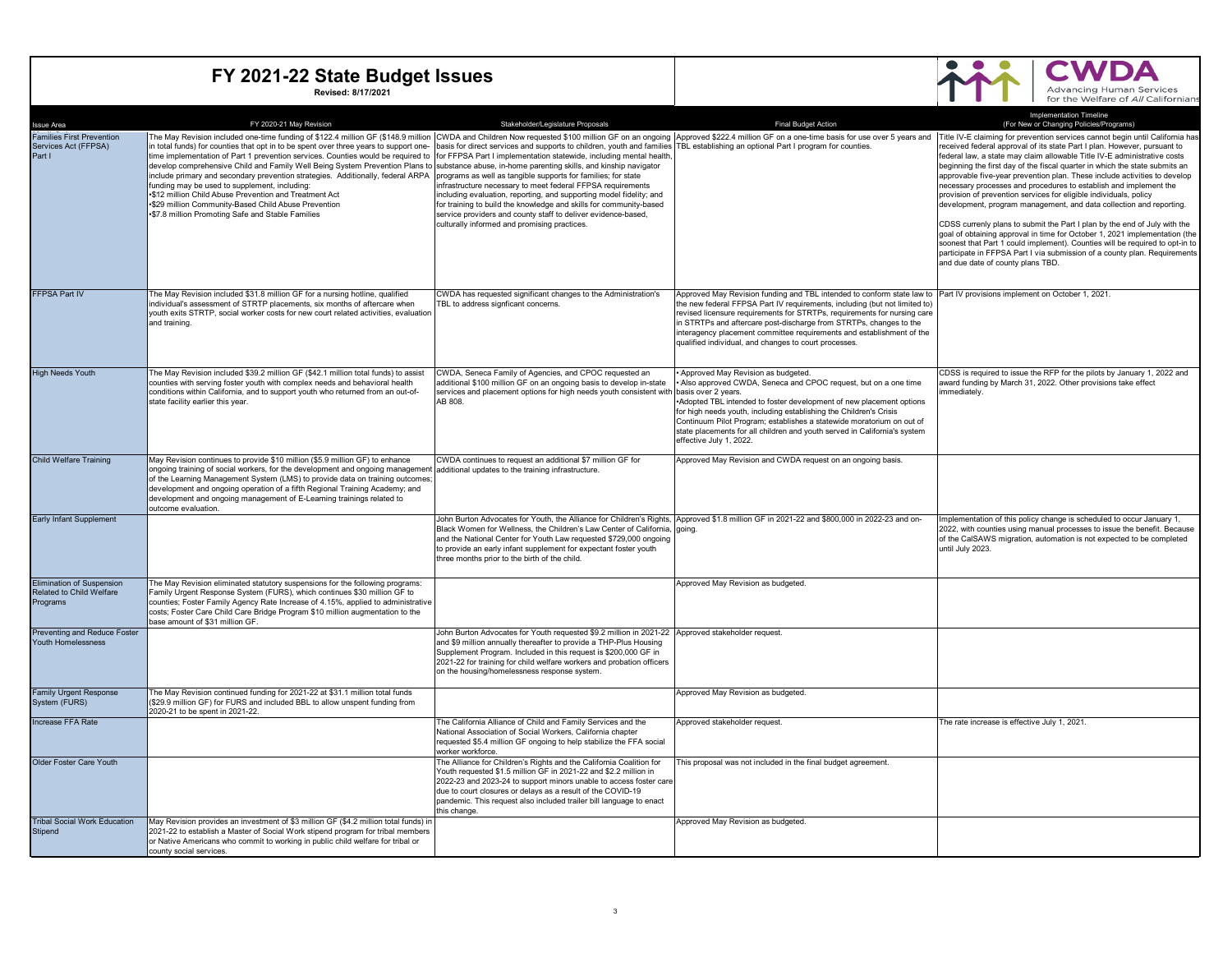| SB 739 (Cortese) proposed to establish the California Universal<br>This proposal was not included in the final budget agreement; however,<br>Basic Income for Transition-Age Youth pilot project to provide youth  foster youth will be a priority population in the Adminstration's UBI<br>who age out of the Extended Foster Care Program at age 21 year a<br>proposal (See 'Other' section below).<br>UBI of \$1,000 per month for three years.<br><b>CSEC</b><br>The May Revision continues the amount from previous years - \$26.7 million<br>Approved May Revision as budgeted.<br>(\$18.8 million GF) for 2021-22.<br><b>Emergency Child Care Bridge</b><br>May Revision included \$47.6 million (\$32 million GF).<br>Children Now, the Child Care Resource Center, the Alliance for<br>Approved May Revision as budgeted.<br>Children's Rights, the California Alternative Payment Program<br>Association, the Child Care Alliance of Los Angeles, Child Care<br>Providers United, the County Welfare Directors Association, and the<br>USC Suzanne Dworak-Peck School of Social Work requests an<br>additional \$37 million General Fund ongoing for the Emergency<br>Child Care Bridge Program.<br><b>Emergency Response Social</b><br>SEIU requested for \$50 million to increase the number of county<br>Approved \$100 million (\$50 million in 2021-22 and \$50 million in 2022-23)<br>Emergency Response social workers in Child Welfare.<br>for use through June 31, 2025.<br>Workers<br>COVID-19 FMAP Increase<br>Continues to pass through the 6.2 percent FMAP increase for the foster care<br>Approved May Revision as budgeted.<br>program through December 31, 2021 at \$68 million federal funds for 2021-22.<br>The Alliance for Children's Rights and Children Now requested<br>Approved \$80 million GF one-time to provide child welfare caregivers with<br>\$73.2 million GF one-time to provide a \$100 a month stipend for<br>a stipend/pandemic assistance of \$1,500 per family/caregiver to all<br>chidren placed in a resource family with an approved relative<br>household types with a foster child in care.<br>caregiver and all K-12 foster students.<br>COVID-19 Non-Minor<br>Initially enacted through Executive Order as a state support, the May Revision<br>Approved May Revision as budgeted.<br>Dependents<br>reflected the federal COVID relief measure permitting youth to remain in<br>Extended Foster Care even if they reach age 21 through September 30, 2021,<br>and provides federal Title IV-E funds for this support, including support for the<br>cohort of youth who turned 21 years of age while in Extended FC between<br>January 27, 2020, and April 16, 2020, that were not previously eligible for the<br>initial state/GF support enacted through Executive Order. The May Revision<br>included \$49.1 million GF (\$55 million total funds) in FY 2021-22.of which, \$7.9<br>million is provided for adminsitrative support of this population.<br>Juvenile Court Funding<br>Advocates requested \$40 million GF to cover oprational costs due<br>Approved \$40 million GF in 2021-22, \$30 million in 2022-23 and<br>to the COVID-19 backlog in juvenile court operations and funding<br>ongoing to address pandemic-related expenses, the temporary<br>for counsel representation due to lower than estimated receipt of<br>increase in dependency counsel caseloads due to the COVID-19<br>federal funding.<br>pandemic, and to correct for any shortfall in federal funding.<br>Align CalWORKs Income<br>CWDA requests \$1.5 million in 2021-22, \$150 million in 2022-23,<br>Approved funding to reach 75 percent of complete alignment, which would Implementation of this policy change (including needed automation) to<br>Standards for Recipients and<br>and \$178 million in 2023-24 and ongoing to increase the Applicant<br>raise the applicant earned disregard from \$90 to \$450, effective July 1,<br>occur July 1, 2022.<br>Earned Income Disregard (EID) from \$90 to \$600 effective June<br>2022. The cost for this is \$1 million in 2021-22; \$94.8 million in 2022-23;<br>Applicants<br>2022, commensurate with changes approved to the Recipient EID in increasing to \$135.1 million in 2023-24 and ongoing.<br>the 2019-20 Budget Act in order for the Applicant EID to keep pace<br>with inflation and will facilitate access to the CalWORKs program<br>for low-income families.<br>WCLP and CCWRO requested \$450 million in 2021-22 and \$600<br>Up from the GB proposal of an increase of 1.5 percent to the Maximum Aid<br>Approved May Revision as budgeted, which is estimated to cost \$142.9<br>Implementation of this policy change (including needed automation) to<br>million in 2022-23 and ongoing to increase grants to bring<br>Payment (MAP), the May Revision proposes a 5.3 percent increase to the MAP,<br>million in 2021-22.<br>occur October 1, 2021<br>CalWORK families to 55 percent of the Federal Poverty Level<br>anticipated for October 1, 2021, based on the Department of Finance's projection<br>of available funding in the Child Poverty and Family Supplemental Support<br>(FPL).<br>Subaccount<br>The May Revision included \$8.7 million GF in 2021-22 and ongoing for counties<br>CWDA requested \$9.0 million in 2021-22 and ongoing for counties<br>Approved May Revision as budgeted.<br>Implementation of this policy change to occur July 1, 2022, with counties<br>to continue providing CalWORKs cash aid for up to 180 days when a child has<br>to continue providing CalWORKs cash aid for up to 180 days when<br>using a manual process to issue benefits until automation can occur.<br>Reunification<br>been removed from the home and is receiving out-of-home care. This is similar to<br>a child has been removed from the home and is receiving out-of-<br>Because of the CalSAWS migration, automation is not expected to be<br>a CWDA-sponsored budget proposal from this year (and was a CWDA-sponsored  home care. This was a CWDA-sponsored bill last year (SB 1341).<br>completed until 2024 at the earliest.<br>bill last year [SB 1341]).<br>Excluding Stage 1 Childcare, which is no longer part of the CalWORKs Single<br>CWDA requested \$68.3 million in 2021-22 and \$40.8 million in 2022 Approved CWDA's request.<br>Allocation beginning in 2021-22, the GB proposal held funding for the Single<br>23 and ongoing to restore funding for the Eligibility component of<br>Allocation essentially flat for 2021-22 as compared to 2020-21. However, the May the Single Allocation and provide an ongoing base funding bump in<br>Revision proposes an over 11 percent decrease over 2020-21 for the Single<br>acknowledgement of cost increases that have occured over the past<br>Allocation. The Eligibility component is estimated to decrease by \$68.3 million<br>four year since the budget methodology fro the Eligiblity component<br>(10.5 percent); the Employment Services component is estimated to decrease by<br>was revised<br>\$138 million (11.2 percent); and the CalLearn component is estimated to<br>decrease by \$11.6 million (35.6 percent). The net result is an overall decrease of<br>\$217.8 million or 11.42 percent.<br>CWDA requested \$75 million in 2021-22, \$150 million in 2022-23,<br>Approved the CWDA request for funding to incrementally increase<br>and \$257 million in 2023-24 and ongoing to enhance case<br>Services Intensive Case<br>CalWORKs intensive case management, but over a four-year period<br>Management<br>management for the most intensive CalWORKs cases, increasing<br>(rather than a three-year period). The cost for this is \$37.5 million in 2021-<br>22, \$75 million in 2022-23, \$128.5 million in 2023-24, and \$257 m in 2024-<br>funding over time so that the state budget reflects an average of 10<br>hours per case per month (up from the current 5 hours per case per<br>25. This was approved as part of broader package to institutionalize<br>month).<br>CalWORKs 2.0 and the program approach of the CalWORKs Outcomes<br>and Accountability Review (CalOAR). | <b>Issue Area</b>            | FY 2020-21 May Revision | Stakeholder/Legislature Proposals | <b>Final Budget Action</b> | <b>Implementation Timeline</b><br>(For New or Changing Policies/Programs) |
|----------------------------------------------------------------------------------------------------------------------------------------------------------------------------------------------------------------------------------------------------------------------------------------------------------------------------------------------------------------------------------------------------------------------------------------------------------------------------------------------------------------------------------------------------------------------------------------------------------------------------------------------------------------------------------------------------------------------------------------------------------------------------------------------------------------------------------------------------------------------------------------------------------------------------------------------------------------------------------------------------------------------------------------------------------------------------------------------------------------------------------------------------------------------------------------------------------------------------------------------------------------------------------------------------------------------------------------------------------------------------------------------------------------------------------------------------------------------------------------------------------------------------------------------------------------------------------------------------------------------------------------------------------------------------------------------------------------------------------------------------------------------------------------------------------------------------------------------------------------------------------------------------------------------------------------------------------------------------------------------------------------------------------------------------------------------------------------------------------------------------------------------------------------------------------------------------------------------------------------------------------------------------------------------------------------------------------------------------------------------------------------------------------------------------------------------------------------------------------------------------------------------------------------------------------------------------------------------------------------------------------------------------------------------------------------------------------------------------------------------------------------------------------------------------------------------------------------------------------------------------------------------------------------------------------------------------------------------------------------------------------------------------------------------------------------------------------------------------------------------------------------------------------------------------------------------------------------------------------------------------------------------------------------------------------------------------------------------------------------------------------------------------------------------------------------------------------------------------------------------------------------------------------------------------------------------------------------------------------------------------------------------------------------------------------------------------------------------------------------------------------------------------------------------------------------------------------------------------------------------------------------------------------------------------------------------------------------------------------------------------------------------------------------------------------------------------------------------------------------------------------------------------------------------------------------------------------------------------------------------------------------------------------------------------------------------------------------------------------------------------------------------------------------------------------------------------------------------------------------------------------------------------------------------------------------------------------------------------------------------------------------------------------------------------------------------------------------------------------------------------------------------------------------------------------------------------------------------------------------------------------------------------------------------------------------------------------------------------------------------------------------------------------------------------------------------------------------------------------------------------------------------------------------------------------------------------------------------------------------------------------------------------------------------------------------------------------------------------------------------------------------------------------------------------------------------------------------------------------------------------------------------------------------------------------------------------------------------------------------------------------------------------------------------------------------------------------------------------------------------------------------------------------------------------------------------------------------------------------------------------------------------------------------------------------------------------------------------------------------------------------------------------------------------------------------------------------------------------------------------------------------------------------------------------------------------------------------------------------------------------------------------------------------------------------------------------------------------------------------------------------------------------------------------------------------------------------------------------------------------------------------------------------------------------------------------------------------------------------------------------------------------------------------------------------------------------------------------------------------------------------------------------------------------------------------------------------------------------------------------------------------------------------------------------------------------------------------------------------------------------------------------------------------------------------------------------------------------------------------------------------------------------------------------------------------------------------------------------------------------------------------------------------------------------------------------------------------------------------------------------------------------------------------------------------------------------------------------------------------------------------------------------------------------------------------------------------------------------------------------------------------------------------------------------------------------------------------------------------------------------------------------------------------------------------------------------------------------------------------------------------------------------------------------------------------------------------------------------------------------------------------------------------------------------------------------------------------------------------------------------------------------------------------------------------------------------------------------|------------------------------|-------------------------|-----------------------------------|----------------------------|---------------------------------------------------------------------------|
|                                                                                                                                                                                                                                                                                                                                                                                                                                                                                                                                                                                                                                                                                                                                                                                                                                                                                                                                                                                                                                                                                                                                                                                                                                                                                                                                                                                                                                                                                                                                                                                                                                                                                                                                                                                                                                                                                                                                                                                                                                                                                                                                                                                                                                                                                                                                                                                                                                                                                                                                                                                                                                                                                                                                                                                                                                                                                                                                                                                                                                                                                                                                                                                                                                                                                                                                                                                                                                                                                                                                                                                                                                                                                                                                                                                                                                                                                                                                                                                                                                                                                                                                                                                                                                                                                                                                                                                                                                                                                                                                                                                                                                                                                                                                                                                                                                                                                                                                                                                                                                                                                                                                                                                                                                                                                                                                                                                                                                                                                                                                                                                                                                                                                                                                                                                                                                                                                                                                                                                                                                                                                                                                                                                                                                                                                                                                                                                                                                                                                                                                                                                                                                                                                                                                                                                                                                                                                                                                                                                                                                                                                                                                                                                                                                                                                                                                                                                                                                                                                                                                                                                                                                                                                                                                                                                                                                                                                                                                                                                                                                                                                                                                                                                                                      | Universal Basic Income (UBI) |                         |                                   |                            |                                                                           |
|                                                                                                                                                                                                                                                                                                                                                                                                                                                                                                                                                                                                                                                                                                                                                                                                                                                                                                                                                                                                                                                                                                                                                                                                                                                                                                                                                                                                                                                                                                                                                                                                                                                                                                                                                                                                                                                                                                                                                                                                                                                                                                                                                                                                                                                                                                                                                                                                                                                                                                                                                                                                                                                                                                                                                                                                                                                                                                                                                                                                                                                                                                                                                                                                                                                                                                                                                                                                                                                                                                                                                                                                                                                                                                                                                                                                                                                                                                                                                                                                                                                                                                                                                                                                                                                                                                                                                                                                                                                                                                                                                                                                                                                                                                                                                                                                                                                                                                                                                                                                                                                                                                                                                                                                                                                                                                                                                                                                                                                                                                                                                                                                                                                                                                                                                                                                                                                                                                                                                                                                                                                                                                                                                                                                                                                                                                                                                                                                                                                                                                                                                                                                                                                                                                                                                                                                                                                                                                                                                                                                                                                                                                                                                                                                                                                                                                                                                                                                                                                                                                                                                                                                                                                                                                                                                                                                                                                                                                                                                                                                                                                                                                                                                                                                                      | for Foster Youth             |                         |                                   |                            |                                                                           |
|                                                                                                                                                                                                                                                                                                                                                                                                                                                                                                                                                                                                                                                                                                                                                                                                                                                                                                                                                                                                                                                                                                                                                                                                                                                                                                                                                                                                                                                                                                                                                                                                                                                                                                                                                                                                                                                                                                                                                                                                                                                                                                                                                                                                                                                                                                                                                                                                                                                                                                                                                                                                                                                                                                                                                                                                                                                                                                                                                                                                                                                                                                                                                                                                                                                                                                                                                                                                                                                                                                                                                                                                                                                                                                                                                                                                                                                                                                                                                                                                                                                                                                                                                                                                                                                                                                                                                                                                                                                                                                                                                                                                                                                                                                                                                                                                                                                                                                                                                                                                                                                                                                                                                                                                                                                                                                                                                                                                                                                                                                                                                                                                                                                                                                                                                                                                                                                                                                                                                                                                                                                                                                                                                                                                                                                                                                                                                                                                                                                                                                                                                                                                                                                                                                                                                                                                                                                                                                                                                                                                                                                                                                                                                                                                                                                                                                                                                                                                                                                                                                                                                                                                                                                                                                                                                                                                                                                                                                                                                                                                                                                                                                                                                                                                                      |                              |                         |                                   |                            |                                                                           |
|                                                                                                                                                                                                                                                                                                                                                                                                                                                                                                                                                                                                                                                                                                                                                                                                                                                                                                                                                                                                                                                                                                                                                                                                                                                                                                                                                                                                                                                                                                                                                                                                                                                                                                                                                                                                                                                                                                                                                                                                                                                                                                                                                                                                                                                                                                                                                                                                                                                                                                                                                                                                                                                                                                                                                                                                                                                                                                                                                                                                                                                                                                                                                                                                                                                                                                                                                                                                                                                                                                                                                                                                                                                                                                                                                                                                                                                                                                                                                                                                                                                                                                                                                                                                                                                                                                                                                                                                                                                                                                                                                                                                                                                                                                                                                                                                                                                                                                                                                                                                                                                                                                                                                                                                                                                                                                                                                                                                                                                                                                                                                                                                                                                                                                                                                                                                                                                                                                                                                                                                                                                                                                                                                                                                                                                                                                                                                                                                                                                                                                                                                                                                                                                                                                                                                                                                                                                                                                                                                                                                                                                                                                                                                                                                                                                                                                                                                                                                                                                                                                                                                                                                                                                                                                                                                                                                                                                                                                                                                                                                                                                                                                                                                                                                                      |                              |                         |                                   |                            |                                                                           |
|                                                                                                                                                                                                                                                                                                                                                                                                                                                                                                                                                                                                                                                                                                                                                                                                                                                                                                                                                                                                                                                                                                                                                                                                                                                                                                                                                                                                                                                                                                                                                                                                                                                                                                                                                                                                                                                                                                                                                                                                                                                                                                                                                                                                                                                                                                                                                                                                                                                                                                                                                                                                                                                                                                                                                                                                                                                                                                                                                                                                                                                                                                                                                                                                                                                                                                                                                                                                                                                                                                                                                                                                                                                                                                                                                                                                                                                                                                                                                                                                                                                                                                                                                                                                                                                                                                                                                                                                                                                                                                                                                                                                                                                                                                                                                                                                                                                                                                                                                                                                                                                                                                                                                                                                                                                                                                                                                                                                                                                                                                                                                                                                                                                                                                                                                                                                                                                                                                                                                                                                                                                                                                                                                                                                                                                                                                                                                                                                                                                                                                                                                                                                                                                                                                                                                                                                                                                                                                                                                                                                                                                                                                                                                                                                                                                                                                                                                                                                                                                                                                                                                                                                                                                                                                                                                                                                                                                                                                                                                                                                                                                                                                                                                                                                                      |                              |                         |                                   |                            |                                                                           |
|                                                                                                                                                                                                                                                                                                                                                                                                                                                                                                                                                                                                                                                                                                                                                                                                                                                                                                                                                                                                                                                                                                                                                                                                                                                                                                                                                                                                                                                                                                                                                                                                                                                                                                                                                                                                                                                                                                                                                                                                                                                                                                                                                                                                                                                                                                                                                                                                                                                                                                                                                                                                                                                                                                                                                                                                                                                                                                                                                                                                                                                                                                                                                                                                                                                                                                                                                                                                                                                                                                                                                                                                                                                                                                                                                                                                                                                                                                                                                                                                                                                                                                                                                                                                                                                                                                                                                                                                                                                                                                                                                                                                                                                                                                                                                                                                                                                                                                                                                                                                                                                                                                                                                                                                                                                                                                                                                                                                                                                                                                                                                                                                                                                                                                                                                                                                                                                                                                                                                                                                                                                                                                                                                                                                                                                                                                                                                                                                                                                                                                                                                                                                                                                                                                                                                                                                                                                                                                                                                                                                                                                                                                                                                                                                                                                                                                                                                                                                                                                                                                                                                                                                                                                                                                                                                                                                                                                                                                                                                                                                                                                                                                                                                                                                                      |                              |                         |                                   |                            |                                                                           |
|                                                                                                                                                                                                                                                                                                                                                                                                                                                                                                                                                                                                                                                                                                                                                                                                                                                                                                                                                                                                                                                                                                                                                                                                                                                                                                                                                                                                                                                                                                                                                                                                                                                                                                                                                                                                                                                                                                                                                                                                                                                                                                                                                                                                                                                                                                                                                                                                                                                                                                                                                                                                                                                                                                                                                                                                                                                                                                                                                                                                                                                                                                                                                                                                                                                                                                                                                                                                                                                                                                                                                                                                                                                                                                                                                                                                                                                                                                                                                                                                                                                                                                                                                                                                                                                                                                                                                                                                                                                                                                                                                                                                                                                                                                                                                                                                                                                                                                                                                                                                                                                                                                                                                                                                                                                                                                                                                                                                                                                                                                                                                                                                                                                                                                                                                                                                                                                                                                                                                                                                                                                                                                                                                                                                                                                                                                                                                                                                                                                                                                                                                                                                                                                                                                                                                                                                                                                                                                                                                                                                                                                                                                                                                                                                                                                                                                                                                                                                                                                                                                                                                                                                                                                                                                                                                                                                                                                                                                                                                                                                                                                                                                                                                                                                                      |                              |                         |                                   |                            |                                                                           |
|                                                                                                                                                                                                                                                                                                                                                                                                                                                                                                                                                                                                                                                                                                                                                                                                                                                                                                                                                                                                                                                                                                                                                                                                                                                                                                                                                                                                                                                                                                                                                                                                                                                                                                                                                                                                                                                                                                                                                                                                                                                                                                                                                                                                                                                                                                                                                                                                                                                                                                                                                                                                                                                                                                                                                                                                                                                                                                                                                                                                                                                                                                                                                                                                                                                                                                                                                                                                                                                                                                                                                                                                                                                                                                                                                                                                                                                                                                                                                                                                                                                                                                                                                                                                                                                                                                                                                                                                                                                                                                                                                                                                                                                                                                                                                                                                                                                                                                                                                                                                                                                                                                                                                                                                                                                                                                                                                                                                                                                                                                                                                                                                                                                                                                                                                                                                                                                                                                                                                                                                                                                                                                                                                                                                                                                                                                                                                                                                                                                                                                                                                                                                                                                                                                                                                                                                                                                                                                                                                                                                                                                                                                                                                                                                                                                                                                                                                                                                                                                                                                                                                                                                                                                                                                                                                                                                                                                                                                                                                                                                                                                                                                                                                                                                                      |                              |                         |                                   |                            |                                                                           |
|                                                                                                                                                                                                                                                                                                                                                                                                                                                                                                                                                                                                                                                                                                                                                                                                                                                                                                                                                                                                                                                                                                                                                                                                                                                                                                                                                                                                                                                                                                                                                                                                                                                                                                                                                                                                                                                                                                                                                                                                                                                                                                                                                                                                                                                                                                                                                                                                                                                                                                                                                                                                                                                                                                                                                                                                                                                                                                                                                                                                                                                                                                                                                                                                                                                                                                                                                                                                                                                                                                                                                                                                                                                                                                                                                                                                                                                                                                                                                                                                                                                                                                                                                                                                                                                                                                                                                                                                                                                                                                                                                                                                                                                                                                                                                                                                                                                                                                                                                                                                                                                                                                                                                                                                                                                                                                                                                                                                                                                                                                                                                                                                                                                                                                                                                                                                                                                                                                                                                                                                                                                                                                                                                                                                                                                                                                                                                                                                                                                                                                                                                                                                                                                                                                                                                                                                                                                                                                                                                                                                                                                                                                                                                                                                                                                                                                                                                                                                                                                                                                                                                                                                                                                                                                                                                                                                                                                                                                                                                                                                                                                                                                                                                                                                                      |                              |                         |                                   |                            |                                                                           |
|                                                                                                                                                                                                                                                                                                                                                                                                                                                                                                                                                                                                                                                                                                                                                                                                                                                                                                                                                                                                                                                                                                                                                                                                                                                                                                                                                                                                                                                                                                                                                                                                                                                                                                                                                                                                                                                                                                                                                                                                                                                                                                                                                                                                                                                                                                                                                                                                                                                                                                                                                                                                                                                                                                                                                                                                                                                                                                                                                                                                                                                                                                                                                                                                                                                                                                                                                                                                                                                                                                                                                                                                                                                                                                                                                                                                                                                                                                                                                                                                                                                                                                                                                                                                                                                                                                                                                                                                                                                                                                                                                                                                                                                                                                                                                                                                                                                                                                                                                                                                                                                                                                                                                                                                                                                                                                                                                                                                                                                                                                                                                                                                                                                                                                                                                                                                                                                                                                                                                                                                                                                                                                                                                                                                                                                                                                                                                                                                                                                                                                                                                                                                                                                                                                                                                                                                                                                                                                                                                                                                                                                                                                                                                                                                                                                                                                                                                                                                                                                                                                                                                                                                                                                                                                                                                                                                                                                                                                                                                                                                                                                                                                                                                                                                                      |                              |                         |                                   |                            |                                                                           |
|                                                                                                                                                                                                                                                                                                                                                                                                                                                                                                                                                                                                                                                                                                                                                                                                                                                                                                                                                                                                                                                                                                                                                                                                                                                                                                                                                                                                                                                                                                                                                                                                                                                                                                                                                                                                                                                                                                                                                                                                                                                                                                                                                                                                                                                                                                                                                                                                                                                                                                                                                                                                                                                                                                                                                                                                                                                                                                                                                                                                                                                                                                                                                                                                                                                                                                                                                                                                                                                                                                                                                                                                                                                                                                                                                                                                                                                                                                                                                                                                                                                                                                                                                                                                                                                                                                                                                                                                                                                                                                                                                                                                                                                                                                                                                                                                                                                                                                                                                                                                                                                                                                                                                                                                                                                                                                                                                                                                                                                                                                                                                                                                                                                                                                                                                                                                                                                                                                                                                                                                                                                                                                                                                                                                                                                                                                                                                                                                                                                                                                                                                                                                                                                                                                                                                                                                                                                                                                                                                                                                                                                                                                                                                                                                                                                                                                                                                                                                                                                                                                                                                                                                                                                                                                                                                                                                                                                                                                                                                                                                                                                                                                                                                                                                                      |                              |                         |                                   |                            |                                                                           |
|                                                                                                                                                                                                                                                                                                                                                                                                                                                                                                                                                                                                                                                                                                                                                                                                                                                                                                                                                                                                                                                                                                                                                                                                                                                                                                                                                                                                                                                                                                                                                                                                                                                                                                                                                                                                                                                                                                                                                                                                                                                                                                                                                                                                                                                                                                                                                                                                                                                                                                                                                                                                                                                                                                                                                                                                                                                                                                                                                                                                                                                                                                                                                                                                                                                                                                                                                                                                                                                                                                                                                                                                                                                                                                                                                                                                                                                                                                                                                                                                                                                                                                                                                                                                                                                                                                                                                                                                                                                                                                                                                                                                                                                                                                                                                                                                                                                                                                                                                                                                                                                                                                                                                                                                                                                                                                                                                                                                                                                                                                                                                                                                                                                                                                                                                                                                                                                                                                                                                                                                                                                                                                                                                                                                                                                                                                                                                                                                                                                                                                                                                                                                                                                                                                                                                                                                                                                                                                                                                                                                                                                                                                                                                                                                                                                                                                                                                                                                                                                                                                                                                                                                                                                                                                                                                                                                                                                                                                                                                                                                                                                                                                                                                                                                                      |                              |                         |                                   |                            |                                                                           |
|                                                                                                                                                                                                                                                                                                                                                                                                                                                                                                                                                                                                                                                                                                                                                                                                                                                                                                                                                                                                                                                                                                                                                                                                                                                                                                                                                                                                                                                                                                                                                                                                                                                                                                                                                                                                                                                                                                                                                                                                                                                                                                                                                                                                                                                                                                                                                                                                                                                                                                                                                                                                                                                                                                                                                                                                                                                                                                                                                                                                                                                                                                                                                                                                                                                                                                                                                                                                                                                                                                                                                                                                                                                                                                                                                                                                                                                                                                                                                                                                                                                                                                                                                                                                                                                                                                                                                                                                                                                                                                                                                                                                                                                                                                                                                                                                                                                                                                                                                                                                                                                                                                                                                                                                                                                                                                                                                                                                                                                                                                                                                                                                                                                                                                                                                                                                                                                                                                                                                                                                                                                                                                                                                                                                                                                                                                                                                                                                                                                                                                                                                                                                                                                                                                                                                                                                                                                                                                                                                                                                                                                                                                                                                                                                                                                                                                                                                                                                                                                                                                                                                                                                                                                                                                                                                                                                                                                                                                                                                                                                                                                                                                                                                                                                                      |                              |                         |                                   |                            |                                                                           |
|                                                                                                                                                                                                                                                                                                                                                                                                                                                                                                                                                                                                                                                                                                                                                                                                                                                                                                                                                                                                                                                                                                                                                                                                                                                                                                                                                                                                                                                                                                                                                                                                                                                                                                                                                                                                                                                                                                                                                                                                                                                                                                                                                                                                                                                                                                                                                                                                                                                                                                                                                                                                                                                                                                                                                                                                                                                                                                                                                                                                                                                                                                                                                                                                                                                                                                                                                                                                                                                                                                                                                                                                                                                                                                                                                                                                                                                                                                                                                                                                                                                                                                                                                                                                                                                                                                                                                                                                                                                                                                                                                                                                                                                                                                                                                                                                                                                                                                                                                                                                                                                                                                                                                                                                                                                                                                                                                                                                                                                                                                                                                                                                                                                                                                                                                                                                                                                                                                                                                                                                                                                                                                                                                                                                                                                                                                                                                                                                                                                                                                                                                                                                                                                                                                                                                                                                                                                                                                                                                                                                                                                                                                                                                                                                                                                                                                                                                                                                                                                                                                                                                                                                                                                                                                                                                                                                                                                                                                                                                                                                                                                                                                                                                                                                                      |                              |                         |                                   |                            |                                                                           |
|                                                                                                                                                                                                                                                                                                                                                                                                                                                                                                                                                                                                                                                                                                                                                                                                                                                                                                                                                                                                                                                                                                                                                                                                                                                                                                                                                                                                                                                                                                                                                                                                                                                                                                                                                                                                                                                                                                                                                                                                                                                                                                                                                                                                                                                                                                                                                                                                                                                                                                                                                                                                                                                                                                                                                                                                                                                                                                                                                                                                                                                                                                                                                                                                                                                                                                                                                                                                                                                                                                                                                                                                                                                                                                                                                                                                                                                                                                                                                                                                                                                                                                                                                                                                                                                                                                                                                                                                                                                                                                                                                                                                                                                                                                                                                                                                                                                                                                                                                                                                                                                                                                                                                                                                                                                                                                                                                                                                                                                                                                                                                                                                                                                                                                                                                                                                                                                                                                                                                                                                                                                                                                                                                                                                                                                                                                                                                                                                                                                                                                                                                                                                                                                                                                                                                                                                                                                                                                                                                                                                                                                                                                                                                                                                                                                                                                                                                                                                                                                                                                                                                                                                                                                                                                                                                                                                                                                                                                                                                                                                                                                                                                                                                                                                                      |                              |                         |                                   |                            |                                                                           |
|                                                                                                                                                                                                                                                                                                                                                                                                                                                                                                                                                                                                                                                                                                                                                                                                                                                                                                                                                                                                                                                                                                                                                                                                                                                                                                                                                                                                                                                                                                                                                                                                                                                                                                                                                                                                                                                                                                                                                                                                                                                                                                                                                                                                                                                                                                                                                                                                                                                                                                                                                                                                                                                                                                                                                                                                                                                                                                                                                                                                                                                                                                                                                                                                                                                                                                                                                                                                                                                                                                                                                                                                                                                                                                                                                                                                                                                                                                                                                                                                                                                                                                                                                                                                                                                                                                                                                                                                                                                                                                                                                                                                                                                                                                                                                                                                                                                                                                                                                                                                                                                                                                                                                                                                                                                                                                                                                                                                                                                                                                                                                                                                                                                                                                                                                                                                                                                                                                                                                                                                                                                                                                                                                                                                                                                                                                                                                                                                                                                                                                                                                                                                                                                                                                                                                                                                                                                                                                                                                                                                                                                                                                                                                                                                                                                                                                                                                                                                                                                                                                                                                                                                                                                                                                                                                                                                                                                                                                                                                                                                                                                                                                                                                                                                                      | Family/Caregiver Stipends    |                         |                                   |                            |                                                                           |
|                                                                                                                                                                                                                                                                                                                                                                                                                                                                                                                                                                                                                                                                                                                                                                                                                                                                                                                                                                                                                                                                                                                                                                                                                                                                                                                                                                                                                                                                                                                                                                                                                                                                                                                                                                                                                                                                                                                                                                                                                                                                                                                                                                                                                                                                                                                                                                                                                                                                                                                                                                                                                                                                                                                                                                                                                                                                                                                                                                                                                                                                                                                                                                                                                                                                                                                                                                                                                                                                                                                                                                                                                                                                                                                                                                                                                                                                                                                                                                                                                                                                                                                                                                                                                                                                                                                                                                                                                                                                                                                                                                                                                                                                                                                                                                                                                                                                                                                                                                                                                                                                                                                                                                                                                                                                                                                                                                                                                                                                                                                                                                                                                                                                                                                                                                                                                                                                                                                                                                                                                                                                                                                                                                                                                                                                                                                                                                                                                                                                                                                                                                                                                                                                                                                                                                                                                                                                                                                                                                                                                                                                                                                                                                                                                                                                                                                                                                                                                                                                                                                                                                                                                                                                                                                                                                                                                                                                                                                                                                                                                                                                                                                                                                                                                      |                              |                         |                                   |                            |                                                                           |
|                                                                                                                                                                                                                                                                                                                                                                                                                                                                                                                                                                                                                                                                                                                                                                                                                                                                                                                                                                                                                                                                                                                                                                                                                                                                                                                                                                                                                                                                                                                                                                                                                                                                                                                                                                                                                                                                                                                                                                                                                                                                                                                                                                                                                                                                                                                                                                                                                                                                                                                                                                                                                                                                                                                                                                                                                                                                                                                                                                                                                                                                                                                                                                                                                                                                                                                                                                                                                                                                                                                                                                                                                                                                                                                                                                                                                                                                                                                                                                                                                                                                                                                                                                                                                                                                                                                                                                                                                                                                                                                                                                                                                                                                                                                                                                                                                                                                                                                                                                                                                                                                                                                                                                                                                                                                                                                                                                                                                                                                                                                                                                                                                                                                                                                                                                                                                                                                                                                                                                                                                                                                                                                                                                                                                                                                                                                                                                                                                                                                                                                                                                                                                                                                                                                                                                                                                                                                                                                                                                                                                                                                                                                                                                                                                                                                                                                                                                                                                                                                                                                                                                                                                                                                                                                                                                                                                                                                                                                                                                                                                                                                                                                                                                                                                      |                              |                         |                                   |                            |                                                                           |
|                                                                                                                                                                                                                                                                                                                                                                                                                                                                                                                                                                                                                                                                                                                                                                                                                                                                                                                                                                                                                                                                                                                                                                                                                                                                                                                                                                                                                                                                                                                                                                                                                                                                                                                                                                                                                                                                                                                                                                                                                                                                                                                                                                                                                                                                                                                                                                                                                                                                                                                                                                                                                                                                                                                                                                                                                                                                                                                                                                                                                                                                                                                                                                                                                                                                                                                                                                                                                                                                                                                                                                                                                                                                                                                                                                                                                                                                                                                                                                                                                                                                                                                                                                                                                                                                                                                                                                                                                                                                                                                                                                                                                                                                                                                                                                                                                                                                                                                                                                                                                                                                                                                                                                                                                                                                                                                                                                                                                                                                                                                                                                                                                                                                                                                                                                                                                                                                                                                                                                                                                                                                                                                                                                                                                                                                                                                                                                                                                                                                                                                                                                                                                                                                                                                                                                                                                                                                                                                                                                                                                                                                                                                                                                                                                                                                                                                                                                                                                                                                                                                                                                                                                                                                                                                                                                                                                                                                                                                                                                                                                                                                                                                                                                                                                      |                              |                         |                                   |                            |                                                                           |
|                                                                                                                                                                                                                                                                                                                                                                                                                                                                                                                                                                                                                                                                                                                                                                                                                                                                                                                                                                                                                                                                                                                                                                                                                                                                                                                                                                                                                                                                                                                                                                                                                                                                                                                                                                                                                                                                                                                                                                                                                                                                                                                                                                                                                                                                                                                                                                                                                                                                                                                                                                                                                                                                                                                                                                                                                                                                                                                                                                                                                                                                                                                                                                                                                                                                                                                                                                                                                                                                                                                                                                                                                                                                                                                                                                                                                                                                                                                                                                                                                                                                                                                                                                                                                                                                                                                                                                                                                                                                                                                                                                                                                                                                                                                                                                                                                                                                                                                                                                                                                                                                                                                                                                                                                                                                                                                                                                                                                                                                                                                                                                                                                                                                                                                                                                                                                                                                                                                                                                                                                                                                                                                                                                                                                                                                                                                                                                                                                                                                                                                                                                                                                                                                                                                                                                                                                                                                                                                                                                                                                                                                                                                                                                                                                                                                                                                                                                                                                                                                                                                                                                                                                                                                                                                                                                                                                                                                                                                                                                                                                                                                                                                                                                                                                      |                              |                         |                                   |                            |                                                                           |
|                                                                                                                                                                                                                                                                                                                                                                                                                                                                                                                                                                                                                                                                                                                                                                                                                                                                                                                                                                                                                                                                                                                                                                                                                                                                                                                                                                                                                                                                                                                                                                                                                                                                                                                                                                                                                                                                                                                                                                                                                                                                                                                                                                                                                                                                                                                                                                                                                                                                                                                                                                                                                                                                                                                                                                                                                                                                                                                                                                                                                                                                                                                                                                                                                                                                                                                                                                                                                                                                                                                                                                                                                                                                                                                                                                                                                                                                                                                                                                                                                                                                                                                                                                                                                                                                                                                                                                                                                                                                                                                                                                                                                                                                                                                                                                                                                                                                                                                                                                                                                                                                                                                                                                                                                                                                                                                                                                                                                                                                                                                                                                                                                                                                                                                                                                                                                                                                                                                                                                                                                                                                                                                                                                                                                                                                                                                                                                                                                                                                                                                                                                                                                                                                                                                                                                                                                                                                                                                                                                                                                                                                                                                                                                                                                                                                                                                                                                                                                                                                                                                                                                                                                                                                                                                                                                                                                                                                                                                                                                                                                                                                                                                                                                                                                      |                              |                         |                                   |                            |                                                                           |
|                                                                                                                                                                                                                                                                                                                                                                                                                                                                                                                                                                                                                                                                                                                                                                                                                                                                                                                                                                                                                                                                                                                                                                                                                                                                                                                                                                                                                                                                                                                                                                                                                                                                                                                                                                                                                                                                                                                                                                                                                                                                                                                                                                                                                                                                                                                                                                                                                                                                                                                                                                                                                                                                                                                                                                                                                                                                                                                                                                                                                                                                                                                                                                                                                                                                                                                                                                                                                                                                                                                                                                                                                                                                                                                                                                                                                                                                                                                                                                                                                                                                                                                                                                                                                                                                                                                                                                                                                                                                                                                                                                                                                                                                                                                                                                                                                                                                                                                                                                                                                                                                                                                                                                                                                                                                                                                                                                                                                                                                                                                                                                                                                                                                                                                                                                                                                                                                                                                                                                                                                                                                                                                                                                                                                                                                                                                                                                                                                                                                                                                                                                                                                                                                                                                                                                                                                                                                                                                                                                                                                                                                                                                                                                                                                                                                                                                                                                                                                                                                                                                                                                                                                                                                                                                                                                                                                                                                                                                                                                                                                                                                                                                                                                                                                      |                              |                         |                                   |                            |                                                                           |
|                                                                                                                                                                                                                                                                                                                                                                                                                                                                                                                                                                                                                                                                                                                                                                                                                                                                                                                                                                                                                                                                                                                                                                                                                                                                                                                                                                                                                                                                                                                                                                                                                                                                                                                                                                                                                                                                                                                                                                                                                                                                                                                                                                                                                                                                                                                                                                                                                                                                                                                                                                                                                                                                                                                                                                                                                                                                                                                                                                                                                                                                                                                                                                                                                                                                                                                                                                                                                                                                                                                                                                                                                                                                                                                                                                                                                                                                                                                                                                                                                                                                                                                                                                                                                                                                                                                                                                                                                                                                                                                                                                                                                                                                                                                                                                                                                                                                                                                                                                                                                                                                                                                                                                                                                                                                                                                                                                                                                                                                                                                                                                                                                                                                                                                                                                                                                                                                                                                                                                                                                                                                                                                                                                                                                                                                                                                                                                                                                                                                                                                                                                                                                                                                                                                                                                                                                                                                                                                                                                                                                                                                                                                                                                                                                                                                                                                                                                                                                                                                                                                                                                                                                                                                                                                                                                                                                                                                                                                                                                                                                                                                                                                                                                                                                      |                              |                         |                                   |                            |                                                                           |
|                                                                                                                                                                                                                                                                                                                                                                                                                                                                                                                                                                                                                                                                                                                                                                                                                                                                                                                                                                                                                                                                                                                                                                                                                                                                                                                                                                                                                                                                                                                                                                                                                                                                                                                                                                                                                                                                                                                                                                                                                                                                                                                                                                                                                                                                                                                                                                                                                                                                                                                                                                                                                                                                                                                                                                                                                                                                                                                                                                                                                                                                                                                                                                                                                                                                                                                                                                                                                                                                                                                                                                                                                                                                                                                                                                                                                                                                                                                                                                                                                                                                                                                                                                                                                                                                                                                                                                                                                                                                                                                                                                                                                                                                                                                                                                                                                                                                                                                                                                                                                                                                                                                                                                                                                                                                                                                                                                                                                                                                                                                                                                                                                                                                                                                                                                                                                                                                                                                                                                                                                                                                                                                                                                                                                                                                                                                                                                                                                                                                                                                                                                                                                                                                                                                                                                                                                                                                                                                                                                                                                                                                                                                                                                                                                                                                                                                                                                                                                                                                                                                                                                                                                                                                                                                                                                                                                                                                                                                                                                                                                                                                                                                                                                                                                      |                              |                         |                                   |                            |                                                                           |
|                                                                                                                                                                                                                                                                                                                                                                                                                                                                                                                                                                                                                                                                                                                                                                                                                                                                                                                                                                                                                                                                                                                                                                                                                                                                                                                                                                                                                                                                                                                                                                                                                                                                                                                                                                                                                                                                                                                                                                                                                                                                                                                                                                                                                                                                                                                                                                                                                                                                                                                                                                                                                                                                                                                                                                                                                                                                                                                                                                                                                                                                                                                                                                                                                                                                                                                                                                                                                                                                                                                                                                                                                                                                                                                                                                                                                                                                                                                                                                                                                                                                                                                                                                                                                                                                                                                                                                                                                                                                                                                                                                                                                                                                                                                                                                                                                                                                                                                                                                                                                                                                                                                                                                                                                                                                                                                                                                                                                                                                                                                                                                                                                                                                                                                                                                                                                                                                                                                                                                                                                                                                                                                                                                                                                                                                                                                                                                                                                                                                                                                                                                                                                                                                                                                                                                                                                                                                                                                                                                                                                                                                                                                                                                                                                                                                                                                                                                                                                                                                                                                                                                                                                                                                                                                                                                                                                                                                                                                                                                                                                                                                                                                                                                                                                      |                              |                         |                                   |                            |                                                                           |
|                                                                                                                                                                                                                                                                                                                                                                                                                                                                                                                                                                                                                                                                                                                                                                                                                                                                                                                                                                                                                                                                                                                                                                                                                                                                                                                                                                                                                                                                                                                                                                                                                                                                                                                                                                                                                                                                                                                                                                                                                                                                                                                                                                                                                                                                                                                                                                                                                                                                                                                                                                                                                                                                                                                                                                                                                                                                                                                                                                                                                                                                                                                                                                                                                                                                                                                                                                                                                                                                                                                                                                                                                                                                                                                                                                                                                                                                                                                                                                                                                                                                                                                                                                                                                                                                                                                                                                                                                                                                                                                                                                                                                                                                                                                                                                                                                                                                                                                                                                                                                                                                                                                                                                                                                                                                                                                                                                                                                                                                                                                                                                                                                                                                                                                                                                                                                                                                                                                                                                                                                                                                                                                                                                                                                                                                                                                                                                                                                                                                                                                                                                                                                                                                                                                                                                                                                                                                                                                                                                                                                                                                                                                                                                                                                                                                                                                                                                                                                                                                                                                                                                                                                                                                                                                                                                                                                                                                                                                                                                                                                                                                                                                                                                                                                      |                              |                         |                                   |                            |                                                                           |
|                                                                                                                                                                                                                                                                                                                                                                                                                                                                                                                                                                                                                                                                                                                                                                                                                                                                                                                                                                                                                                                                                                                                                                                                                                                                                                                                                                                                                                                                                                                                                                                                                                                                                                                                                                                                                                                                                                                                                                                                                                                                                                                                                                                                                                                                                                                                                                                                                                                                                                                                                                                                                                                                                                                                                                                                                                                                                                                                                                                                                                                                                                                                                                                                                                                                                                                                                                                                                                                                                                                                                                                                                                                                                                                                                                                                                                                                                                                                                                                                                                                                                                                                                                                                                                                                                                                                                                                                                                                                                                                                                                                                                                                                                                                                                                                                                                                                                                                                                                                                                                                                                                                                                                                                                                                                                                                                                                                                                                                                                                                                                                                                                                                                                                                                                                                                                                                                                                                                                                                                                                                                                                                                                                                                                                                                                                                                                                                                                                                                                                                                                                                                                                                                                                                                                                                                                                                                                                                                                                                                                                                                                                                                                                                                                                                                                                                                                                                                                                                                                                                                                                                                                                                                                                                                                                                                                                                                                                                                                                                                                                                                                                                                                                                                                      |                              |                         |                                   |                            |                                                                           |
|                                                                                                                                                                                                                                                                                                                                                                                                                                                                                                                                                                                                                                                                                                                                                                                                                                                                                                                                                                                                                                                                                                                                                                                                                                                                                                                                                                                                                                                                                                                                                                                                                                                                                                                                                                                                                                                                                                                                                                                                                                                                                                                                                                                                                                                                                                                                                                                                                                                                                                                                                                                                                                                                                                                                                                                                                                                                                                                                                                                                                                                                                                                                                                                                                                                                                                                                                                                                                                                                                                                                                                                                                                                                                                                                                                                                                                                                                                                                                                                                                                                                                                                                                                                                                                                                                                                                                                                                                                                                                                                                                                                                                                                                                                                                                                                                                                                                                                                                                                                                                                                                                                                                                                                                                                                                                                                                                                                                                                                                                                                                                                                                                                                                                                                                                                                                                                                                                                                                                                                                                                                                                                                                                                                                                                                                                                                                                                                                                                                                                                                                                                                                                                                                                                                                                                                                                                                                                                                                                                                                                                                                                                                                                                                                                                                                                                                                                                                                                                                                                                                                                                                                                                                                                                                                                                                                                                                                                                                                                                                                                                                                                                                                                                                                                      |                              |                         |                                   |                            |                                                                           |
|                                                                                                                                                                                                                                                                                                                                                                                                                                                                                                                                                                                                                                                                                                                                                                                                                                                                                                                                                                                                                                                                                                                                                                                                                                                                                                                                                                                                                                                                                                                                                                                                                                                                                                                                                                                                                                                                                                                                                                                                                                                                                                                                                                                                                                                                                                                                                                                                                                                                                                                                                                                                                                                                                                                                                                                                                                                                                                                                                                                                                                                                                                                                                                                                                                                                                                                                                                                                                                                                                                                                                                                                                                                                                                                                                                                                                                                                                                                                                                                                                                                                                                                                                                                                                                                                                                                                                                                                                                                                                                                                                                                                                                                                                                                                                                                                                                                                                                                                                                                                                                                                                                                                                                                                                                                                                                                                                                                                                                                                                                                                                                                                                                                                                                                                                                                                                                                                                                                                                                                                                                                                                                                                                                                                                                                                                                                                                                                                                                                                                                                                                                                                                                                                                                                                                                                                                                                                                                                                                                                                                                                                                                                                                                                                                                                                                                                                                                                                                                                                                                                                                                                                                                                                                                                                                                                                                                                                                                                                                                                                                                                                                                                                                                                                                      |                              |                         |                                   |                            |                                                                           |
|                                                                                                                                                                                                                                                                                                                                                                                                                                                                                                                                                                                                                                                                                                                                                                                                                                                                                                                                                                                                                                                                                                                                                                                                                                                                                                                                                                                                                                                                                                                                                                                                                                                                                                                                                                                                                                                                                                                                                                                                                                                                                                                                                                                                                                                                                                                                                                                                                                                                                                                                                                                                                                                                                                                                                                                                                                                                                                                                                                                                                                                                                                                                                                                                                                                                                                                                                                                                                                                                                                                                                                                                                                                                                                                                                                                                                                                                                                                                                                                                                                                                                                                                                                                                                                                                                                                                                                                                                                                                                                                                                                                                                                                                                                                                                                                                                                                                                                                                                                                                                                                                                                                                                                                                                                                                                                                                                                                                                                                                                                                                                                                                                                                                                                                                                                                                                                                                                                                                                                                                                                                                                                                                                                                                                                                                                                                                                                                                                                                                                                                                                                                                                                                                                                                                                                                                                                                                                                                                                                                                                                                                                                                                                                                                                                                                                                                                                                                                                                                                                                                                                                                                                                                                                                                                                                                                                                                                                                                                                                                                                                                                                                                                                                                                                      |                              |                         |                                   |                            |                                                                           |
|                                                                                                                                                                                                                                                                                                                                                                                                                                                                                                                                                                                                                                                                                                                                                                                                                                                                                                                                                                                                                                                                                                                                                                                                                                                                                                                                                                                                                                                                                                                                                                                                                                                                                                                                                                                                                                                                                                                                                                                                                                                                                                                                                                                                                                                                                                                                                                                                                                                                                                                                                                                                                                                                                                                                                                                                                                                                                                                                                                                                                                                                                                                                                                                                                                                                                                                                                                                                                                                                                                                                                                                                                                                                                                                                                                                                                                                                                                                                                                                                                                                                                                                                                                                                                                                                                                                                                                                                                                                                                                                                                                                                                                                                                                                                                                                                                                                                                                                                                                                                                                                                                                                                                                                                                                                                                                                                                                                                                                                                                                                                                                                                                                                                                                                                                                                                                                                                                                                                                                                                                                                                                                                                                                                                                                                                                                                                                                                                                                                                                                                                                                                                                                                                                                                                                                                                                                                                                                                                                                                                                                                                                                                                                                                                                                                                                                                                                                                                                                                                                                                                                                                                                                                                                                                                                                                                                                                                                                                                                                                                                                                                                                                                                                                                                      | <b>CalWORKs</b>              |                         |                                   |                            |                                                                           |
|                                                                                                                                                                                                                                                                                                                                                                                                                                                                                                                                                                                                                                                                                                                                                                                                                                                                                                                                                                                                                                                                                                                                                                                                                                                                                                                                                                                                                                                                                                                                                                                                                                                                                                                                                                                                                                                                                                                                                                                                                                                                                                                                                                                                                                                                                                                                                                                                                                                                                                                                                                                                                                                                                                                                                                                                                                                                                                                                                                                                                                                                                                                                                                                                                                                                                                                                                                                                                                                                                                                                                                                                                                                                                                                                                                                                                                                                                                                                                                                                                                                                                                                                                                                                                                                                                                                                                                                                                                                                                                                                                                                                                                                                                                                                                                                                                                                                                                                                                                                                                                                                                                                                                                                                                                                                                                                                                                                                                                                                                                                                                                                                                                                                                                                                                                                                                                                                                                                                                                                                                                                                                                                                                                                                                                                                                                                                                                                                                                                                                                                                                                                                                                                                                                                                                                                                                                                                                                                                                                                                                                                                                                                                                                                                                                                                                                                                                                                                                                                                                                                                                                                                                                                                                                                                                                                                                                                                                                                                                                                                                                                                                                                                                                                                                      |                              |                         |                                   |                            |                                                                           |
|                                                                                                                                                                                                                                                                                                                                                                                                                                                                                                                                                                                                                                                                                                                                                                                                                                                                                                                                                                                                                                                                                                                                                                                                                                                                                                                                                                                                                                                                                                                                                                                                                                                                                                                                                                                                                                                                                                                                                                                                                                                                                                                                                                                                                                                                                                                                                                                                                                                                                                                                                                                                                                                                                                                                                                                                                                                                                                                                                                                                                                                                                                                                                                                                                                                                                                                                                                                                                                                                                                                                                                                                                                                                                                                                                                                                                                                                                                                                                                                                                                                                                                                                                                                                                                                                                                                                                                                                                                                                                                                                                                                                                                                                                                                                                                                                                                                                                                                                                                                                                                                                                                                                                                                                                                                                                                                                                                                                                                                                                                                                                                                                                                                                                                                                                                                                                                                                                                                                                                                                                                                                                                                                                                                                                                                                                                                                                                                                                                                                                                                                                                                                                                                                                                                                                                                                                                                                                                                                                                                                                                                                                                                                                                                                                                                                                                                                                                                                                                                                                                                                                                                                                                                                                                                                                                                                                                                                                                                                                                                                                                                                                                                                                                                                                      |                              |                         |                                   |                            |                                                                           |
|                                                                                                                                                                                                                                                                                                                                                                                                                                                                                                                                                                                                                                                                                                                                                                                                                                                                                                                                                                                                                                                                                                                                                                                                                                                                                                                                                                                                                                                                                                                                                                                                                                                                                                                                                                                                                                                                                                                                                                                                                                                                                                                                                                                                                                                                                                                                                                                                                                                                                                                                                                                                                                                                                                                                                                                                                                                                                                                                                                                                                                                                                                                                                                                                                                                                                                                                                                                                                                                                                                                                                                                                                                                                                                                                                                                                                                                                                                                                                                                                                                                                                                                                                                                                                                                                                                                                                                                                                                                                                                                                                                                                                                                                                                                                                                                                                                                                                                                                                                                                                                                                                                                                                                                                                                                                                                                                                                                                                                                                                                                                                                                                                                                                                                                                                                                                                                                                                                                                                                                                                                                                                                                                                                                                                                                                                                                                                                                                                                                                                                                                                                                                                                                                                                                                                                                                                                                                                                                                                                                                                                                                                                                                                                                                                                                                                                                                                                                                                                                                                                                                                                                                                                                                                                                                                                                                                                                                                                                                                                                                                                                                                                                                                                                                                      |                              |                         |                                   |                            |                                                                           |
|                                                                                                                                                                                                                                                                                                                                                                                                                                                                                                                                                                                                                                                                                                                                                                                                                                                                                                                                                                                                                                                                                                                                                                                                                                                                                                                                                                                                                                                                                                                                                                                                                                                                                                                                                                                                                                                                                                                                                                                                                                                                                                                                                                                                                                                                                                                                                                                                                                                                                                                                                                                                                                                                                                                                                                                                                                                                                                                                                                                                                                                                                                                                                                                                                                                                                                                                                                                                                                                                                                                                                                                                                                                                                                                                                                                                                                                                                                                                                                                                                                                                                                                                                                                                                                                                                                                                                                                                                                                                                                                                                                                                                                                                                                                                                                                                                                                                                                                                                                                                                                                                                                                                                                                                                                                                                                                                                                                                                                                                                                                                                                                                                                                                                                                                                                                                                                                                                                                                                                                                                                                                                                                                                                                                                                                                                                                                                                                                                                                                                                                                                                                                                                                                                                                                                                                                                                                                                                                                                                                                                                                                                                                                                                                                                                                                                                                                                                                                                                                                                                                                                                                                                                                                                                                                                                                                                                                                                                                                                                                                                                                                                                                                                                                                                      |                              |                         |                                   |                            |                                                                           |
|                                                                                                                                                                                                                                                                                                                                                                                                                                                                                                                                                                                                                                                                                                                                                                                                                                                                                                                                                                                                                                                                                                                                                                                                                                                                                                                                                                                                                                                                                                                                                                                                                                                                                                                                                                                                                                                                                                                                                                                                                                                                                                                                                                                                                                                                                                                                                                                                                                                                                                                                                                                                                                                                                                                                                                                                                                                                                                                                                                                                                                                                                                                                                                                                                                                                                                                                                                                                                                                                                                                                                                                                                                                                                                                                                                                                                                                                                                                                                                                                                                                                                                                                                                                                                                                                                                                                                                                                                                                                                                                                                                                                                                                                                                                                                                                                                                                                                                                                                                                                                                                                                                                                                                                                                                                                                                                                                                                                                                                                                                                                                                                                                                                                                                                                                                                                                                                                                                                                                                                                                                                                                                                                                                                                                                                                                                                                                                                                                                                                                                                                                                                                                                                                                                                                                                                                                                                                                                                                                                                                                                                                                                                                                                                                                                                                                                                                                                                                                                                                                                                                                                                                                                                                                                                                                                                                                                                                                                                                                                                                                                                                                                                                                                                                                      |                              |                         |                                   |                            |                                                                           |
|                                                                                                                                                                                                                                                                                                                                                                                                                                                                                                                                                                                                                                                                                                                                                                                                                                                                                                                                                                                                                                                                                                                                                                                                                                                                                                                                                                                                                                                                                                                                                                                                                                                                                                                                                                                                                                                                                                                                                                                                                                                                                                                                                                                                                                                                                                                                                                                                                                                                                                                                                                                                                                                                                                                                                                                                                                                                                                                                                                                                                                                                                                                                                                                                                                                                                                                                                                                                                                                                                                                                                                                                                                                                                                                                                                                                                                                                                                                                                                                                                                                                                                                                                                                                                                                                                                                                                                                                                                                                                                                                                                                                                                                                                                                                                                                                                                                                                                                                                                                                                                                                                                                                                                                                                                                                                                                                                                                                                                                                                                                                                                                                                                                                                                                                                                                                                                                                                                                                                                                                                                                                                                                                                                                                                                                                                                                                                                                                                                                                                                                                                                                                                                                                                                                                                                                                                                                                                                                                                                                                                                                                                                                                                                                                                                                                                                                                                                                                                                                                                                                                                                                                                                                                                                                                                                                                                                                                                                                                                                                                                                                                                                                                                                                                                      | <b>Grant Increases</b>       |                         |                                   |                            |                                                                           |
|                                                                                                                                                                                                                                                                                                                                                                                                                                                                                                                                                                                                                                                                                                                                                                                                                                                                                                                                                                                                                                                                                                                                                                                                                                                                                                                                                                                                                                                                                                                                                                                                                                                                                                                                                                                                                                                                                                                                                                                                                                                                                                                                                                                                                                                                                                                                                                                                                                                                                                                                                                                                                                                                                                                                                                                                                                                                                                                                                                                                                                                                                                                                                                                                                                                                                                                                                                                                                                                                                                                                                                                                                                                                                                                                                                                                                                                                                                                                                                                                                                                                                                                                                                                                                                                                                                                                                                                                                                                                                                                                                                                                                                                                                                                                                                                                                                                                                                                                                                                                                                                                                                                                                                                                                                                                                                                                                                                                                                                                                                                                                                                                                                                                                                                                                                                                                                                                                                                                                                                                                                                                                                                                                                                                                                                                                                                                                                                                                                                                                                                                                                                                                                                                                                                                                                                                                                                                                                                                                                                                                                                                                                                                                                                                                                                                                                                                                                                                                                                                                                                                                                                                                                                                                                                                                                                                                                                                                                                                                                                                                                                                                                                                                                                                                      |                              |                         |                                   |                            |                                                                           |
|                                                                                                                                                                                                                                                                                                                                                                                                                                                                                                                                                                                                                                                                                                                                                                                                                                                                                                                                                                                                                                                                                                                                                                                                                                                                                                                                                                                                                                                                                                                                                                                                                                                                                                                                                                                                                                                                                                                                                                                                                                                                                                                                                                                                                                                                                                                                                                                                                                                                                                                                                                                                                                                                                                                                                                                                                                                                                                                                                                                                                                                                                                                                                                                                                                                                                                                                                                                                                                                                                                                                                                                                                                                                                                                                                                                                                                                                                                                                                                                                                                                                                                                                                                                                                                                                                                                                                                                                                                                                                                                                                                                                                                                                                                                                                                                                                                                                                                                                                                                                                                                                                                                                                                                                                                                                                                                                                                                                                                                                                                                                                                                                                                                                                                                                                                                                                                                                                                                                                                                                                                                                                                                                                                                                                                                                                                                                                                                                                                                                                                                                                                                                                                                                                                                                                                                                                                                                                                                                                                                                                                                                                                                                                                                                                                                                                                                                                                                                                                                                                                                                                                                                                                                                                                                                                                                                                                                                                                                                                                                                                                                                                                                                                                                                                      |                              |                         |                                   |                            |                                                                           |
|                                                                                                                                                                                                                                                                                                                                                                                                                                                                                                                                                                                                                                                                                                                                                                                                                                                                                                                                                                                                                                                                                                                                                                                                                                                                                                                                                                                                                                                                                                                                                                                                                                                                                                                                                                                                                                                                                                                                                                                                                                                                                                                                                                                                                                                                                                                                                                                                                                                                                                                                                                                                                                                                                                                                                                                                                                                                                                                                                                                                                                                                                                                                                                                                                                                                                                                                                                                                                                                                                                                                                                                                                                                                                                                                                                                                                                                                                                                                                                                                                                                                                                                                                                                                                                                                                                                                                                                                                                                                                                                                                                                                                                                                                                                                                                                                                                                                                                                                                                                                                                                                                                                                                                                                                                                                                                                                                                                                                                                                                                                                                                                                                                                                                                                                                                                                                                                                                                                                                                                                                                                                                                                                                                                                                                                                                                                                                                                                                                                                                                                                                                                                                                                                                                                                                                                                                                                                                                                                                                                                                                                                                                                                                                                                                                                                                                                                                                                                                                                                                                                                                                                                                                                                                                                                                                                                                                                                                                                                                                                                                                                                                                                                                                                                                      |                              |                         |                                   |                            |                                                                           |
|                                                                                                                                                                                                                                                                                                                                                                                                                                                                                                                                                                                                                                                                                                                                                                                                                                                                                                                                                                                                                                                                                                                                                                                                                                                                                                                                                                                                                                                                                                                                                                                                                                                                                                                                                                                                                                                                                                                                                                                                                                                                                                                                                                                                                                                                                                                                                                                                                                                                                                                                                                                                                                                                                                                                                                                                                                                                                                                                                                                                                                                                                                                                                                                                                                                                                                                                                                                                                                                                                                                                                                                                                                                                                                                                                                                                                                                                                                                                                                                                                                                                                                                                                                                                                                                                                                                                                                                                                                                                                                                                                                                                                                                                                                                                                                                                                                                                                                                                                                                                                                                                                                                                                                                                                                                                                                                                                                                                                                                                                                                                                                                                                                                                                                                                                                                                                                                                                                                                                                                                                                                                                                                                                                                                                                                                                                                                                                                                                                                                                                                                                                                                                                                                                                                                                                                                                                                                                                                                                                                                                                                                                                                                                                                                                                                                                                                                                                                                                                                                                                                                                                                                                                                                                                                                                                                                                                                                                                                                                                                                                                                                                                                                                                                                                      | <b>Continued CalWORKs</b>    |                         |                                   |                            |                                                                           |
|                                                                                                                                                                                                                                                                                                                                                                                                                                                                                                                                                                                                                                                                                                                                                                                                                                                                                                                                                                                                                                                                                                                                                                                                                                                                                                                                                                                                                                                                                                                                                                                                                                                                                                                                                                                                                                                                                                                                                                                                                                                                                                                                                                                                                                                                                                                                                                                                                                                                                                                                                                                                                                                                                                                                                                                                                                                                                                                                                                                                                                                                                                                                                                                                                                                                                                                                                                                                                                                                                                                                                                                                                                                                                                                                                                                                                                                                                                                                                                                                                                                                                                                                                                                                                                                                                                                                                                                                                                                                                                                                                                                                                                                                                                                                                                                                                                                                                                                                                                                                                                                                                                                                                                                                                                                                                                                                                                                                                                                                                                                                                                                                                                                                                                                                                                                                                                                                                                                                                                                                                                                                                                                                                                                                                                                                                                                                                                                                                                                                                                                                                                                                                                                                                                                                                                                                                                                                                                                                                                                                                                                                                                                                                                                                                                                                                                                                                                                                                                                                                                                                                                                                                                                                                                                                                                                                                                                                                                                                                                                                                                                                                                                                                                                                                      | <b>Assistance for Family</b> |                         |                                   |                            |                                                                           |
|                                                                                                                                                                                                                                                                                                                                                                                                                                                                                                                                                                                                                                                                                                                                                                                                                                                                                                                                                                                                                                                                                                                                                                                                                                                                                                                                                                                                                                                                                                                                                                                                                                                                                                                                                                                                                                                                                                                                                                                                                                                                                                                                                                                                                                                                                                                                                                                                                                                                                                                                                                                                                                                                                                                                                                                                                                                                                                                                                                                                                                                                                                                                                                                                                                                                                                                                                                                                                                                                                                                                                                                                                                                                                                                                                                                                                                                                                                                                                                                                                                                                                                                                                                                                                                                                                                                                                                                                                                                                                                                                                                                                                                                                                                                                                                                                                                                                                                                                                                                                                                                                                                                                                                                                                                                                                                                                                                                                                                                                                                                                                                                                                                                                                                                                                                                                                                                                                                                                                                                                                                                                                                                                                                                                                                                                                                                                                                                                                                                                                                                                                                                                                                                                                                                                                                                                                                                                                                                                                                                                                                                                                                                                                                                                                                                                                                                                                                                                                                                                                                                                                                                                                                                                                                                                                                                                                                                                                                                                                                                                                                                                                                                                                                                                                      |                              |                         |                                   |                            |                                                                           |
|                                                                                                                                                                                                                                                                                                                                                                                                                                                                                                                                                                                                                                                                                                                                                                                                                                                                                                                                                                                                                                                                                                                                                                                                                                                                                                                                                                                                                                                                                                                                                                                                                                                                                                                                                                                                                                                                                                                                                                                                                                                                                                                                                                                                                                                                                                                                                                                                                                                                                                                                                                                                                                                                                                                                                                                                                                                                                                                                                                                                                                                                                                                                                                                                                                                                                                                                                                                                                                                                                                                                                                                                                                                                                                                                                                                                                                                                                                                                                                                                                                                                                                                                                                                                                                                                                                                                                                                                                                                                                                                                                                                                                                                                                                                                                                                                                                                                                                                                                                                                                                                                                                                                                                                                                                                                                                                                                                                                                                                                                                                                                                                                                                                                                                                                                                                                                                                                                                                                                                                                                                                                                                                                                                                                                                                                                                                                                                                                                                                                                                                                                                                                                                                                                                                                                                                                                                                                                                                                                                                                                                                                                                                                                                                                                                                                                                                                                                                                                                                                                                                                                                                                                                                                                                                                                                                                                                                                                                                                                                                                                                                                                                                                                                                                                      |                              |                         |                                   |                            |                                                                           |
|                                                                                                                                                                                                                                                                                                                                                                                                                                                                                                                                                                                                                                                                                                                                                                                                                                                                                                                                                                                                                                                                                                                                                                                                                                                                                                                                                                                                                                                                                                                                                                                                                                                                                                                                                                                                                                                                                                                                                                                                                                                                                                                                                                                                                                                                                                                                                                                                                                                                                                                                                                                                                                                                                                                                                                                                                                                                                                                                                                                                                                                                                                                                                                                                                                                                                                                                                                                                                                                                                                                                                                                                                                                                                                                                                                                                                                                                                                                                                                                                                                                                                                                                                                                                                                                                                                                                                                                                                                                                                                                                                                                                                                                                                                                                                                                                                                                                                                                                                                                                                                                                                                                                                                                                                                                                                                                                                                                                                                                                                                                                                                                                                                                                                                                                                                                                                                                                                                                                                                                                                                                                                                                                                                                                                                                                                                                                                                                                                                                                                                                                                                                                                                                                                                                                                                                                                                                                                                                                                                                                                                                                                                                                                                                                                                                                                                                                                                                                                                                                                                                                                                                                                                                                                                                                                                                                                                                                                                                                                                                                                                                                                                                                                                                                                      | <b>Single Allocation</b>     |                         |                                   |                            |                                                                           |
|                                                                                                                                                                                                                                                                                                                                                                                                                                                                                                                                                                                                                                                                                                                                                                                                                                                                                                                                                                                                                                                                                                                                                                                                                                                                                                                                                                                                                                                                                                                                                                                                                                                                                                                                                                                                                                                                                                                                                                                                                                                                                                                                                                                                                                                                                                                                                                                                                                                                                                                                                                                                                                                                                                                                                                                                                                                                                                                                                                                                                                                                                                                                                                                                                                                                                                                                                                                                                                                                                                                                                                                                                                                                                                                                                                                                                                                                                                                                                                                                                                                                                                                                                                                                                                                                                                                                                                                                                                                                                                                                                                                                                                                                                                                                                                                                                                                                                                                                                                                                                                                                                                                                                                                                                                                                                                                                                                                                                                                                                                                                                                                                                                                                                                                                                                                                                                                                                                                                                                                                                                                                                                                                                                                                                                                                                                                                                                                                                                                                                                                                                                                                                                                                                                                                                                                                                                                                                                                                                                                                                                                                                                                                                                                                                                                                                                                                                                                                                                                                                                                                                                                                                                                                                                                                                                                                                                                                                                                                                                                                                                                                                                                                                                                                                      |                              |                         |                                   |                            |                                                                           |
|                                                                                                                                                                                                                                                                                                                                                                                                                                                                                                                                                                                                                                                                                                                                                                                                                                                                                                                                                                                                                                                                                                                                                                                                                                                                                                                                                                                                                                                                                                                                                                                                                                                                                                                                                                                                                                                                                                                                                                                                                                                                                                                                                                                                                                                                                                                                                                                                                                                                                                                                                                                                                                                                                                                                                                                                                                                                                                                                                                                                                                                                                                                                                                                                                                                                                                                                                                                                                                                                                                                                                                                                                                                                                                                                                                                                                                                                                                                                                                                                                                                                                                                                                                                                                                                                                                                                                                                                                                                                                                                                                                                                                                                                                                                                                                                                                                                                                                                                                                                                                                                                                                                                                                                                                                                                                                                                                                                                                                                                                                                                                                                                                                                                                                                                                                                                                                                                                                                                                                                                                                                                                                                                                                                                                                                                                                                                                                                                                                                                                                                                                                                                                                                                                                                                                                                                                                                                                                                                                                                                                                                                                                                                                                                                                                                                                                                                                                                                                                                                                                                                                                                                                                                                                                                                                                                                                                                                                                                                                                                                                                                                                                                                                                                                                      |                              |                         |                                   |                            |                                                                           |
|                                                                                                                                                                                                                                                                                                                                                                                                                                                                                                                                                                                                                                                                                                                                                                                                                                                                                                                                                                                                                                                                                                                                                                                                                                                                                                                                                                                                                                                                                                                                                                                                                                                                                                                                                                                                                                                                                                                                                                                                                                                                                                                                                                                                                                                                                                                                                                                                                                                                                                                                                                                                                                                                                                                                                                                                                                                                                                                                                                                                                                                                                                                                                                                                                                                                                                                                                                                                                                                                                                                                                                                                                                                                                                                                                                                                                                                                                                                                                                                                                                                                                                                                                                                                                                                                                                                                                                                                                                                                                                                                                                                                                                                                                                                                                                                                                                                                                                                                                                                                                                                                                                                                                                                                                                                                                                                                                                                                                                                                                                                                                                                                                                                                                                                                                                                                                                                                                                                                                                                                                                                                                                                                                                                                                                                                                                                                                                                                                                                                                                                                                                                                                                                                                                                                                                                                                                                                                                                                                                                                                                                                                                                                                                                                                                                                                                                                                                                                                                                                                                                                                                                                                                                                                                                                                                                                                                                                                                                                                                                                                                                                                                                                                                                                                      |                              |                         |                                   |                            |                                                                           |
|                                                                                                                                                                                                                                                                                                                                                                                                                                                                                                                                                                                                                                                                                                                                                                                                                                                                                                                                                                                                                                                                                                                                                                                                                                                                                                                                                                                                                                                                                                                                                                                                                                                                                                                                                                                                                                                                                                                                                                                                                                                                                                                                                                                                                                                                                                                                                                                                                                                                                                                                                                                                                                                                                                                                                                                                                                                                                                                                                                                                                                                                                                                                                                                                                                                                                                                                                                                                                                                                                                                                                                                                                                                                                                                                                                                                                                                                                                                                                                                                                                                                                                                                                                                                                                                                                                                                                                                                                                                                                                                                                                                                                                                                                                                                                                                                                                                                                                                                                                                                                                                                                                                                                                                                                                                                                                                                                                                                                                                                                                                                                                                                                                                                                                                                                                                                                                                                                                                                                                                                                                                                                                                                                                                                                                                                                                                                                                                                                                                                                                                                                                                                                                                                                                                                                                                                                                                                                                                                                                                                                                                                                                                                                                                                                                                                                                                                                                                                                                                                                                                                                                                                                                                                                                                                                                                                                                                                                                                                                                                                                                                                                                                                                                                                                      |                              |                         |                                   |                            |                                                                           |
|                                                                                                                                                                                                                                                                                                                                                                                                                                                                                                                                                                                                                                                                                                                                                                                                                                                                                                                                                                                                                                                                                                                                                                                                                                                                                                                                                                                                                                                                                                                                                                                                                                                                                                                                                                                                                                                                                                                                                                                                                                                                                                                                                                                                                                                                                                                                                                                                                                                                                                                                                                                                                                                                                                                                                                                                                                                                                                                                                                                                                                                                                                                                                                                                                                                                                                                                                                                                                                                                                                                                                                                                                                                                                                                                                                                                                                                                                                                                                                                                                                                                                                                                                                                                                                                                                                                                                                                                                                                                                                                                                                                                                                                                                                                                                                                                                                                                                                                                                                                                                                                                                                                                                                                                                                                                                                                                                                                                                                                                                                                                                                                                                                                                                                                                                                                                                                                                                                                                                                                                                                                                                                                                                                                                                                                                                                                                                                                                                                                                                                                                                                                                                                                                                                                                                                                                                                                                                                                                                                                                                                                                                                                                                                                                                                                                                                                                                                                                                                                                                                                                                                                                                                                                                                                                                                                                                                                                                                                                                                                                                                                                                                                                                                                                                      |                              |                         |                                   |                            |                                                                           |
|                                                                                                                                                                                                                                                                                                                                                                                                                                                                                                                                                                                                                                                                                                                                                                                                                                                                                                                                                                                                                                                                                                                                                                                                                                                                                                                                                                                                                                                                                                                                                                                                                                                                                                                                                                                                                                                                                                                                                                                                                                                                                                                                                                                                                                                                                                                                                                                                                                                                                                                                                                                                                                                                                                                                                                                                                                                                                                                                                                                                                                                                                                                                                                                                                                                                                                                                                                                                                                                                                                                                                                                                                                                                                                                                                                                                                                                                                                                                                                                                                                                                                                                                                                                                                                                                                                                                                                                                                                                                                                                                                                                                                                                                                                                                                                                                                                                                                                                                                                                                                                                                                                                                                                                                                                                                                                                                                                                                                                                                                                                                                                                                                                                                                                                                                                                                                                                                                                                                                                                                                                                                                                                                                                                                                                                                                                                                                                                                                                                                                                                                                                                                                                                                                                                                                                                                                                                                                                                                                                                                                                                                                                                                                                                                                                                                                                                                                                                                                                                                                                                                                                                                                                                                                                                                                                                                                                                                                                                                                                                                                                                                                                                                                                                                                      |                              |                         |                                   |                            |                                                                           |
|                                                                                                                                                                                                                                                                                                                                                                                                                                                                                                                                                                                                                                                                                                                                                                                                                                                                                                                                                                                                                                                                                                                                                                                                                                                                                                                                                                                                                                                                                                                                                                                                                                                                                                                                                                                                                                                                                                                                                                                                                                                                                                                                                                                                                                                                                                                                                                                                                                                                                                                                                                                                                                                                                                                                                                                                                                                                                                                                                                                                                                                                                                                                                                                                                                                                                                                                                                                                                                                                                                                                                                                                                                                                                                                                                                                                                                                                                                                                                                                                                                                                                                                                                                                                                                                                                                                                                                                                                                                                                                                                                                                                                                                                                                                                                                                                                                                                                                                                                                                                                                                                                                                                                                                                                                                                                                                                                                                                                                                                                                                                                                                                                                                                                                                                                                                                                                                                                                                                                                                                                                                                                                                                                                                                                                                                                                                                                                                                                                                                                                                                                                                                                                                                                                                                                                                                                                                                                                                                                                                                                                                                                                                                                                                                                                                                                                                                                                                                                                                                                                                                                                                                                                                                                                                                                                                                                                                                                                                                                                                                                                                                                                                                                                                                                      |                              |                         |                                   |                            |                                                                           |
|                                                                                                                                                                                                                                                                                                                                                                                                                                                                                                                                                                                                                                                                                                                                                                                                                                                                                                                                                                                                                                                                                                                                                                                                                                                                                                                                                                                                                                                                                                                                                                                                                                                                                                                                                                                                                                                                                                                                                                                                                                                                                                                                                                                                                                                                                                                                                                                                                                                                                                                                                                                                                                                                                                                                                                                                                                                                                                                                                                                                                                                                                                                                                                                                                                                                                                                                                                                                                                                                                                                                                                                                                                                                                                                                                                                                                                                                                                                                                                                                                                                                                                                                                                                                                                                                                                                                                                                                                                                                                                                                                                                                                                                                                                                                                                                                                                                                                                                                                                                                                                                                                                                                                                                                                                                                                                                                                                                                                                                                                                                                                                                                                                                                                                                                                                                                                                                                                                                                                                                                                                                                                                                                                                                                                                                                                                                                                                                                                                                                                                                                                                                                                                                                                                                                                                                                                                                                                                                                                                                                                                                                                                                                                                                                                                                                                                                                                                                                                                                                                                                                                                                                                                                                                                                                                                                                                                                                                                                                                                                                                                                                                                                                                                                                                      | CalWORKs Employment          |                         |                                   |                            |                                                                           |
|                                                                                                                                                                                                                                                                                                                                                                                                                                                                                                                                                                                                                                                                                                                                                                                                                                                                                                                                                                                                                                                                                                                                                                                                                                                                                                                                                                                                                                                                                                                                                                                                                                                                                                                                                                                                                                                                                                                                                                                                                                                                                                                                                                                                                                                                                                                                                                                                                                                                                                                                                                                                                                                                                                                                                                                                                                                                                                                                                                                                                                                                                                                                                                                                                                                                                                                                                                                                                                                                                                                                                                                                                                                                                                                                                                                                                                                                                                                                                                                                                                                                                                                                                                                                                                                                                                                                                                                                                                                                                                                                                                                                                                                                                                                                                                                                                                                                                                                                                                                                                                                                                                                                                                                                                                                                                                                                                                                                                                                                                                                                                                                                                                                                                                                                                                                                                                                                                                                                                                                                                                                                                                                                                                                                                                                                                                                                                                                                                                                                                                                                                                                                                                                                                                                                                                                                                                                                                                                                                                                                                                                                                                                                                                                                                                                                                                                                                                                                                                                                                                                                                                                                                                                                                                                                                                                                                                                                                                                                                                                                                                                                                                                                                                                                                      |                              |                         |                                   |                            |                                                                           |
|                                                                                                                                                                                                                                                                                                                                                                                                                                                                                                                                                                                                                                                                                                                                                                                                                                                                                                                                                                                                                                                                                                                                                                                                                                                                                                                                                                                                                                                                                                                                                                                                                                                                                                                                                                                                                                                                                                                                                                                                                                                                                                                                                                                                                                                                                                                                                                                                                                                                                                                                                                                                                                                                                                                                                                                                                                                                                                                                                                                                                                                                                                                                                                                                                                                                                                                                                                                                                                                                                                                                                                                                                                                                                                                                                                                                                                                                                                                                                                                                                                                                                                                                                                                                                                                                                                                                                                                                                                                                                                                                                                                                                                                                                                                                                                                                                                                                                                                                                                                                                                                                                                                                                                                                                                                                                                                                                                                                                                                                                                                                                                                                                                                                                                                                                                                                                                                                                                                                                                                                                                                                                                                                                                                                                                                                                                                                                                                                                                                                                                                                                                                                                                                                                                                                                                                                                                                                                                                                                                                                                                                                                                                                                                                                                                                                                                                                                                                                                                                                                                                                                                                                                                                                                                                                                                                                                                                                                                                                                                                                                                                                                                                                                                                                                      |                              |                         |                                   |                            |                                                                           |
|                                                                                                                                                                                                                                                                                                                                                                                                                                                                                                                                                                                                                                                                                                                                                                                                                                                                                                                                                                                                                                                                                                                                                                                                                                                                                                                                                                                                                                                                                                                                                                                                                                                                                                                                                                                                                                                                                                                                                                                                                                                                                                                                                                                                                                                                                                                                                                                                                                                                                                                                                                                                                                                                                                                                                                                                                                                                                                                                                                                                                                                                                                                                                                                                                                                                                                                                                                                                                                                                                                                                                                                                                                                                                                                                                                                                                                                                                                                                                                                                                                                                                                                                                                                                                                                                                                                                                                                                                                                                                                                                                                                                                                                                                                                                                                                                                                                                                                                                                                                                                                                                                                                                                                                                                                                                                                                                                                                                                                                                                                                                                                                                                                                                                                                                                                                                                                                                                                                                                                                                                                                                                                                                                                                                                                                                                                                                                                                                                                                                                                                                                                                                                                                                                                                                                                                                                                                                                                                                                                                                                                                                                                                                                                                                                                                                                                                                                                                                                                                                                                                                                                                                                                                                                                                                                                                                                                                                                                                                                                                                                                                                                                                                                                                                                      |                              |                         |                                   |                            |                                                                           |
|                                                                                                                                                                                                                                                                                                                                                                                                                                                                                                                                                                                                                                                                                                                                                                                                                                                                                                                                                                                                                                                                                                                                                                                                                                                                                                                                                                                                                                                                                                                                                                                                                                                                                                                                                                                                                                                                                                                                                                                                                                                                                                                                                                                                                                                                                                                                                                                                                                                                                                                                                                                                                                                                                                                                                                                                                                                                                                                                                                                                                                                                                                                                                                                                                                                                                                                                                                                                                                                                                                                                                                                                                                                                                                                                                                                                                                                                                                                                                                                                                                                                                                                                                                                                                                                                                                                                                                                                                                                                                                                                                                                                                                                                                                                                                                                                                                                                                                                                                                                                                                                                                                                                                                                                                                                                                                                                                                                                                                                                                                                                                                                                                                                                                                                                                                                                                                                                                                                                                                                                                                                                                                                                                                                                                                                                                                                                                                                                                                                                                                                                                                                                                                                                                                                                                                                                                                                                                                                                                                                                                                                                                                                                                                                                                                                                                                                                                                                                                                                                                                                                                                                                                                                                                                                                                                                                                                                                                                                                                                                                                                                                                                                                                                                                                      |                              |                         |                                   |                            |                                                                           |
|                                                                                                                                                                                                                                                                                                                                                                                                                                                                                                                                                                                                                                                                                                                                                                                                                                                                                                                                                                                                                                                                                                                                                                                                                                                                                                                                                                                                                                                                                                                                                                                                                                                                                                                                                                                                                                                                                                                                                                                                                                                                                                                                                                                                                                                                                                                                                                                                                                                                                                                                                                                                                                                                                                                                                                                                                                                                                                                                                                                                                                                                                                                                                                                                                                                                                                                                                                                                                                                                                                                                                                                                                                                                                                                                                                                                                                                                                                                                                                                                                                                                                                                                                                                                                                                                                                                                                                                                                                                                                                                                                                                                                                                                                                                                                                                                                                                                                                                                                                                                                                                                                                                                                                                                                                                                                                                                                                                                                                                                                                                                                                                                                                                                                                                                                                                                                                                                                                                                                                                                                                                                                                                                                                                                                                                                                                                                                                                                                                                                                                                                                                                                                                                                                                                                                                                                                                                                                                                                                                                                                                                                                                                                                                                                                                                                                                                                                                                                                                                                                                                                                                                                                                                                                                                                                                                                                                                                                                                                                                                                                                                                                                                                                                                                                      |                              |                         |                                   |                            |                                                                           |

Advancing Human Services<br>for the Welfare of All Californians

 $\bullet$ 

 $\bullet$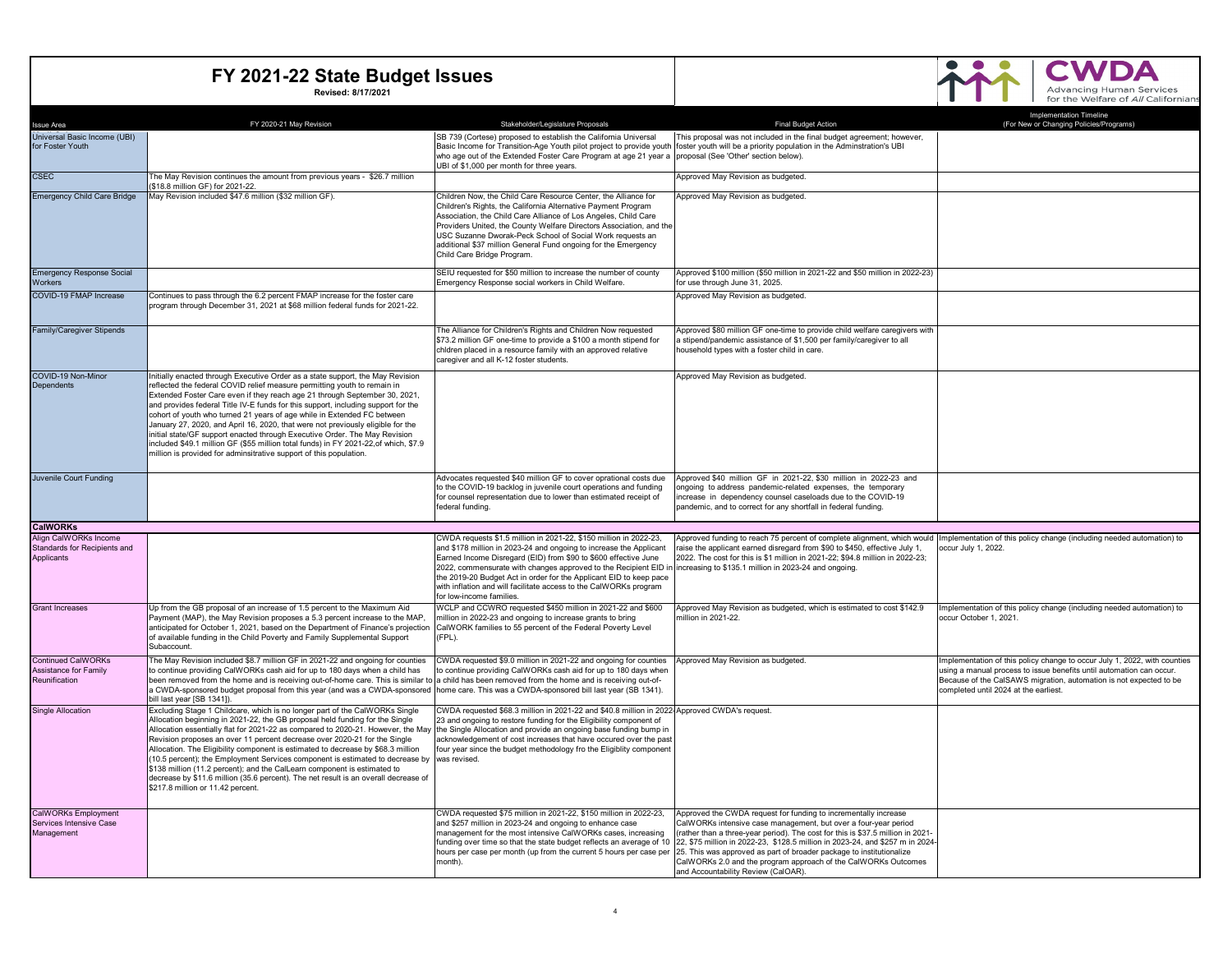S 3



| <b>Issue Area</b>                                                                         | FY 2020-21 May Revision                                                                                                                                                                                                                                                                                                                                                                                                                                                                                                                                          | Stakeholder/Legislature Proposals                                                                                                                                                                                                                                                                                                          | <b>Final Budget Action</b>                                                                                                                                                                                                                                                 | <b>Implementation Timeline</b><br>(For New or Changing Policies/Programs)                                                                                                                                                                                                                                                                                                                                                                                         |
|-------------------------------------------------------------------------------------------|------------------------------------------------------------------------------------------------------------------------------------------------------------------------------------------------------------------------------------------------------------------------------------------------------------------------------------------------------------------------------------------------------------------------------------------------------------------------------------------------------------------------------------------------------------------|--------------------------------------------------------------------------------------------------------------------------------------------------------------------------------------------------------------------------------------------------------------------------------------------------------------------------------------------|----------------------------------------------------------------------------------------------------------------------------------------------------------------------------------------------------------------------------------------------------------------------------|-------------------------------------------------------------------------------------------------------------------------------------------------------------------------------------------------------------------------------------------------------------------------------------------------------------------------------------------------------------------------------------------------------------------------------------------------------------------|
| <b>CalOAR Restart</b>                                                                     | Continuing the GB proposal, the proposed budget restores funding for CalOAR in<br>2021-22, which was suspended in 2020-21 due to the COVID-19 pandemic. A<br>total of \$21.5 million is provided for continuation of these activities.                                                                                                                                                                                                                                                                                                                           |                                                                                                                                                                                                                                                                                                                                            | Approved as budgeted.                                                                                                                                                                                                                                                      |                                                                                                                                                                                                                                                                                                                                                                                                                                                                   |
| Plan for Statewide<br>Implementation of CalWORKs<br>2.0 and CalOAR                        |                                                                                                                                                                                                                                                                                                                                                                                                                                                                                                                                                                  | CWDA requested funding and TBL for the development of trainings<br>focused on racial equity, implicit bias, and to advance and<br>institutionalize CalWORKs 2.0 and CalOAR practices.                                                                                                                                                      | Approved \$3 million in 2021-22 and \$10 million in 2022-23 and adopts<br>TBL for the devlopment of the trainings, as part of broader package to<br>institutionalize CalWORKs 2.0 and the program approach of the<br>CalWORKs Outcomes and Accountability Review (CalOAR). | The department must enter into contracts by July 1, 2022, and a plan for<br>disseminating and delivering training must be submitted to the Legislature<br>by December 1, 2022.                                                                                                                                                                                                                                                                                    |
| <b>Eliminate County WPR Penalty</b>                                                       |                                                                                                                                                                                                                                                                                                                                                                                                                                                                                                                                                                  | CWDA requested TBL to eliminate the county penalty for failure to<br>meet the federal Work Participation Rate (WPR).                                                                                                                                                                                                                       | This proposal was not included in the final budget agreement.                                                                                                                                                                                                              |                                                                                                                                                                                                                                                                                                                                                                                                                                                                   |
| <b>Aid Exemption</b>                                                                      | COVID-19 CalWORKs Time-on- Continuing the GB proposal, \$18.2 million in 2020-21 and \$46.1 million in 2021-<br>22 to continue to exempt any month or partial month of CalWORKs aid or<br>services from counting toward the CalWORKs 48-month time limit based on a<br>good-cause exemption due to the COVID-19 pandemic.                                                                                                                                                                                                                                        | WCLP and CCWRO requested TBL to stop the CalWORKs time<br>clocks for all good-cause exemptions.                                                                                                                                                                                                                                            | This proposal was not included in the final budget agreement.                                                                                                                                                                                                              |                                                                                                                                                                                                                                                                                                                                                                                                                                                                   |
| Increase CalWORKs Pregnancy<br>Supplement                                                 |                                                                                                                                                                                                                                                                                                                                                                                                                                                                                                                                                                  | Senate Bill (SB) 65 (Skinner) would, among other provisions: 1)<br>allow a pregnant person to receive CalWORKs aid to meet special<br>needs resulting from pregnancy upon verification of pregnancy, and<br>2) provide an increase in the CalWORKs pregnancy supplement<br>from \$47 to \$100.                                             | Approved \$10 million in 2021-22 and \$17 million in 2022-23 and ongoing<br>for purposes of implementing these provisions of SB 65.                                                                                                                                        | Implementation of the pregnancy special need increase is scheduled to<br>occur May 1, 2022, with the rest of the policy changes scheduled to occur<br>July 1, 2022. Both dates are contingent on completion of SAWS<br>automation.                                                                                                                                                                                                                                |
| <b>CalWORKs Overpayments</b>                                                              | The May Revision proposed to authorize a county to reduce the collection of all<br>non-fraudulent related CalWORKs overpayments that are considered<br>administrative errors from 10 percent to 5 percent of a family's aid payment. This policy.<br>applies from April 2020 through the end of the pandemic or June 30, 2022,<br>whichever is sooner. The proposal also reduced the CalWORKs overpayment<br>collection timeframe from 5 years to 2 years.                                                                                                       | CWDA has worked with the Administration to suggest policy<br>clarifications to minimize the workload impacts of implementing this                                                                                                                                                                                                          | Approved May Revision as budgeted and adopted trailer bill language that<br>addresses CWDA's concerns.                                                                                                                                                                     | The change to categorize non-fraudulent overpayments during the<br>pandemic period as administrative errors will be applied prospectively,<br>beginning August 1, 2021, as new overpayments are established that meet<br>the policy criteria. There is no automation change needed for this policy.<br>The two year lookback period for establishing non-fraudulent<br>overpayments is scheduled to occur July 1, 2022, or when automated,<br>whichever is later. |
| CalWORKs Time on Aid CW 8<br>Application Form Waiver and<br>Automation of Mid-Period Adds | The May Revision proposed trailer bill language to make it easier for a former<br>CalWORKs recipient who was excluded from a current assistance unit due to the<br>48 month time limit to be added to an existing unit.                                                                                                                                                                                                                                                                                                                                          |                                                                                                                                                                                                                                                                                                                                            | Adopted proposed trailer bill language and allowed for the automation of<br>mid-period adds.                                                                                                                                                                               | Becomes operative May 1, 2022 or when the department notifies the<br>Legislature that the SAWS can perform the necessary automation.                                                                                                                                                                                                                                                                                                                              |
| CalWORKs Home Visiting<br>Program (HVP)                                                   |                                                                                                                                                                                                                                                                                                                                                                                                                                                                                                                                                                  | Advocates requested \$30 million in 2021-22 for HVP, to restore the<br>funding for the program to the 2019-20 level                                                                                                                                                                                                                        | This proposal was not included in the final budget agreement.                                                                                                                                                                                                              |                                                                                                                                                                                                                                                                                                                                                                                                                                                                   |
| <b>Electronic Identity Verification</b>                                                   |                                                                                                                                                                                                                                                                                                                                                                                                                                                                                                                                                                  | CWDA requested TBL to make permanent a COVID-related<br>flexibility provided that permitted counties to verify proof of identity<br>via videoconferencing or other electronic means that allows for a<br>visual interaction between applicant/recipient and county worker,<br>instead of requiring an in-person visit for such validation. | Approved CWDA's request.                                                                                                                                                                                                                                                   | Implements July 1, 2021.                                                                                                                                                                                                                                                                                                                                                                                                                                          |
| CalWORKs Media Campaign                                                                   |                                                                                                                                                                                                                                                                                                                                                                                                                                                                                                                                                                  | The Assembly Budget Committee proposed \$2 million in one-time<br>funidng to implement a CalWORKs statewide promotional and<br>media campaign.                                                                                                                                                                                             | Approved \$2 million in one-time funding to implement a CalWORKs<br>statewide promotional and media campaign.                                                                                                                                                              |                                                                                                                                                                                                                                                                                                                                                                                                                                                                   |
|                                                                                           | CalWORKs Indian Health Clinic The Mav Revision proposed \$1.9 million for 2021-22 and ongoing to restore<br>CalWORKs Indian Health Clinic funidng to pre-2009 levels.                                                                                                                                                                                                                                                                                                                                                                                            |                                                                                                                                                                                                                                                                                                                                            | Approved May Revision as budgeted.                                                                                                                                                                                                                                         |                                                                                                                                                                                                                                                                                                                                                                                                                                                                   |
| Pandemic Emergency<br><b>Assistance Funds</b>                                             | The Governor's Budget included several proposals for immediate action by the<br>Legislature, including the establishment of the Golden State grant program, which<br>provided \$600 one-time payments CalWORKs recipients. An additional round of<br>pandemic related grants is planned. Details are still being finalized, but we do<br>know that the grant amount is scheduled to be \$640 per active CalWORKs case<br>as of a TBD date. It is anticipated that the process for the PEAF funds will be very<br>similar to the GSGs issued at the end of March. |                                                                                                                                                                                                                                                                                                                                            | Approved May Revision as budgeted.                                                                                                                                                                                                                                         | The SAWS issued this one time benefit on July 10, 2021, with advances to<br>counties provided June 22, 2021.                                                                                                                                                                                                                                                                                                                                                      |
| <b>Expanded Subsidized</b><br>Employment                                                  | Identical to the current year, the May Revision proposes the ESE Program<br>remains funded at \$134.1 million for FY 2021-22.                                                                                                                                                                                                                                                                                                                                                                                                                                    |                                                                                                                                                                                                                                                                                                                                            | Approved May Revision as budgeted.                                                                                                                                                                                                                                         |                                                                                                                                                                                                                                                                                                                                                                                                                                                                   |
| <b>Family Stabilization</b>                                                               | The May Revision included \$47.3 million in 2021-22, based on updated<br>expenditure projections.                                                                                                                                                                                                                                                                                                                                                                                                                                                                |                                                                                                                                                                                                                                                                                                                                            | Approved May Revision as budgeted.                                                                                                                                                                                                                                         |                                                                                                                                                                                                                                                                                                                                                                                                                                                                   |
| Mental Health/Substance Abuse                                                             | Identical to the current year, the May Revision included flat funding for MH/SA in<br>2021-22, at \$126.6 million.                                                                                                                                                                                                                                                                                                                                                                                                                                               |                                                                                                                                                                                                                                                                                                                                            | Approved May Revision as budgeted.                                                                                                                                                                                                                                         |                                                                                                                                                                                                                                                                                                                                                                                                                                                                   |
| <b>Child Care</b>                                                                         |                                                                                                                                                                                                                                                                                                                                                                                                                                                                                                                                                                  |                                                                                                                                                                                                                                                                                                                                            |                                                                                                                                                                                                                                                                            |                                                                                                                                                                                                                                                                                                                                                                                                                                                                   |
| <b>Stage One Childcare</b>                                                                | The May Revision included \$362.4 million for State One Childcare for 2021-22.<br>Beginning in 2021-22, the Stage One Childcare funding of \$362.4 million will be a<br>stand-alone allocation, separate from the CalWORKs Single Allocation.                                                                                                                                                                                                                                                                                                                    |                                                                                                                                                                                                                                                                                                                                            | Approved May Revision as budgeted.                                                                                                                                                                                                                                         |                                                                                                                                                                                                                                                                                                                                                                                                                                                                   |
| Stages 2 and 3 Childcare                                                                  | The May Revision reflects changes in the CalWORKs child care caseload and<br>cost of care for a \$211 million decrease in Stage 2 and a \$4 million increase in                                                                                                                                                                                                                                                                                                                                                                                                  |                                                                                                                                                                                                                                                                                                                                            | Approved May Revision as budgeted.                                                                                                                                                                                                                                         |                                                                                                                                                                                                                                                                                                                                                                                                                                                                   |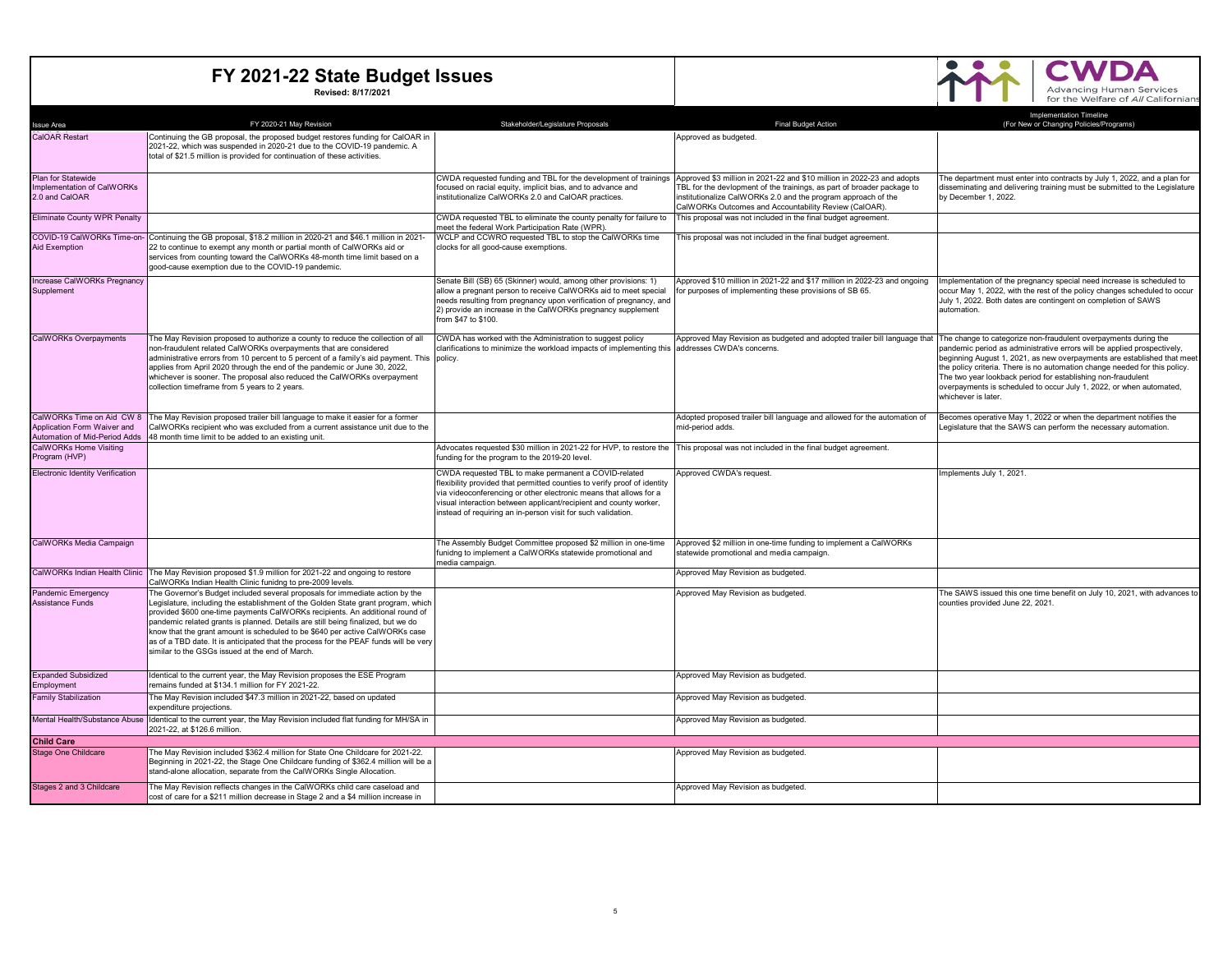

| <b>Issue Area</b>                                                                 | FY 2020-21 May Revision                                                                                                                                                                                                                                                                                                                                                                                                                                                                                                                                                                                                                                                       | Stakeholder/Legislature Proposals                                                                                                                                                                                                                                                                                                                                                                                                          | <b>Final Budget Action</b>                                                                                                                                                                                                                                                                                                                                                | Implementation Timeline<br>(For New or Changing Policies/Programs)                                                                                                                                                                                                                                                                         |
|-----------------------------------------------------------------------------------|-------------------------------------------------------------------------------------------------------------------------------------------------------------------------------------------------------------------------------------------------------------------------------------------------------------------------------------------------------------------------------------------------------------------------------------------------------------------------------------------------------------------------------------------------------------------------------------------------------------------------------------------------------------------------------|--------------------------------------------------------------------------------------------------------------------------------------------------------------------------------------------------------------------------------------------------------------------------------------------------------------------------------------------------------------------------------------------------------------------------------------------|---------------------------------------------------------------------------------------------------------------------------------------------------------------------------------------------------------------------------------------------------------------------------------------------------------------------------------------------------------------------------|--------------------------------------------------------------------------------------------------------------------------------------------------------------------------------------------------------------------------------------------------------------------------------------------------------------------------------------------|
| <b>Transfer of Early Childhood</b><br>Programs from CDE to CDSS                   | The May Revision proposes the transfer of administration of child care programs<br>from the Department of Education (CDE) to the DSS, commencing July 1, 2021.<br>The May Revision included \$3 billion (\$1.5 billion GF) and shifts the following<br>programs, including: General Child Care, Alternate Payment<br>Programs, CalWORKs Stage 2 & Stage 3, Resource & Referral Programs,<br>Migrant Child Care Program, Severely Disabled Program, California Child Care<br>Initiative, Quality Improvement Activities, Local Planning Councils, and Child and<br>Adult Care Food Program.                                                                                    |                                                                                                                                                                                                                                                                                                                                                                                                                                            | Approved May Revision as budgeted.                                                                                                                                                                                                                                                                                                                                        |                                                                                                                                                                                                                                                                                                                                            |
| License-Exempt Increase to 70<br>Percent - Regional Market Rate<br>(RMR) Increase | The May Revision included \$7.7 million GF to increase the reimbursement<br>ceilings for license-exempt child care providers from 65 to 70 percent of the<br>family child care home rate.                                                                                                                                                                                                                                                                                                                                                                                                                                                                                     |                                                                                                                                                                                                                                                                                                                                                                                                                                            | Approved May Revision as budgeted.                                                                                                                                                                                                                                                                                                                                        |                                                                                                                                                                                                                                                                                                                                            |
| <b>Child Care Rate Reform</b>                                                     |                                                                                                                                                                                                                                                                                                                                                                                                                                                                                                                                                                                                                                                                               | Assembly budget package proposed reimbursement rate reform,<br>providing \$525 million in 2021-22, \$1.061 billion ongoing General<br>Fund, and \$234 million in 2021-22, \$468 million ongoing Proposition beginning in 2023.<br>98 funding for Budget Year interim rate reform at the 85th percentile<br>for the 2018 RMR survey for all providers and adopting placeholder<br>trailer bill to implement Rate Reform targets in 2022-23. | Approved the adoption of a Rate Reform policy for all child care programs,<br>beginning in 2021-22, which sets rate targets for a single rate system                                                                                                                                                                                                                      |                                                                                                                                                                                                                                                                                                                                            |
| <b>Child Care Capacity/Slots</b>                                                  | May Revision included increases to child care access by 100,000 slots in the<br>Alternative Payment, General Child Care, and CBO-based California State<br>Preschool programs, and makes essential worker short-term child care vouchers<br>ongoing. \$801 million in 2021-22, and \$1.284 billion ongoing GF, \$403 million<br>federal ARPA funds, \$84.3 million ongoing Proposition 64 funds.                                                                                                                                                                                                                                                                              |                                                                                                                                                                                                                                                                                                                                                                                                                                            | Approved 120,000 slots in the Alternative Payment and General Child<br>Care programs with a multi-year commitment to fund a total of 200,000<br>new slots by 2025. Makes essential worker short-term child care vouchers<br>ongoing.                                                                                                                                      |                                                                                                                                                                                                                                                                                                                                            |
| <b>Family Fees</b>                                                                | The May Revision caps family fees for all child care programs at 7% of income,<br>and increases family eligibility (to the extent allowable under any federal funding)<br>to the State Median Income.                                                                                                                                                                                                                                                                                                                                                                                                                                                                         |                                                                                                                                                                                                                                                                                                                                                                                                                                            | Approved May Revision as budgeted.                                                                                                                                                                                                                                                                                                                                        |                                                                                                                                                                                                                                                                                                                                            |
| <b>CalFresh</b>                                                                   |                                                                                                                                                                                                                                                                                                                                                                                                                                                                                                                                                                                                                                                                               |                                                                                                                                                                                                                                                                                                                                                                                                                                            |                                                                                                                                                                                                                                                                                                                                                                           |                                                                                                                                                                                                                                                                                                                                            |
| <b>CalFresh Simplifications</b>                                                   | The May Revision included one-time funding of \$12.4 million GF for 2021-22 for CWDA requested an additional \$8.8 million GF in 2021-22 and \$7.0 Approved CWDA's request<br>the cross-training of county Medi-Cal eligibility workers on CalFresh eligibility to<br>implement a new requirement enacted in the 2020 Budget Act to take effect<br>January 1, 2022. This included the roll over of funding that was originally provided liaisons with CBOs that assist with Medi-Cal applications that the<br>in the current year, but never allocated due to the delayed release of instructions Admnistration cut from the current year budget in January. CWDA<br>by CDSS. | million GF in 2022-23 and ongoing to restore funding originally<br>provided in the 2020 Budget Act to establish dedicated county<br>also requested TBL to change the implementation dates of the<br>CalFresh simplifications in light of the delayed issuance of<br>implementing instructions.                                                                                                                                             |                                                                                                                                                                                                                                                                                                                                                                           | The implementation date for the dual enrollment between CalFresh and<br>Medi-Cal is pushed out to no later than January 1, 2023 (originally January<br>1, 2022) and the implementation for the interviewing techniques is pushed<br>out to no later than January 1, 2022 (originally July 1, 2021).                                        |
| California Food Assistance<br>Program (CFAP) Emergency<br>Allotments              | The May Revision included \$24.1 million GF in 2020-21 and \$20.8 million GF in<br>2021-22 to bring all CFAP households to the maximum allotment for their<br>household size, in parity with CalFresh households.                                                                                                                                                                                                                                                                                                                                                                                                                                                             |                                                                                                                                                                                                                                                                                                                                                                                                                                            | Approved May Revision as budgeted.                                                                                                                                                                                                                                                                                                                                        |                                                                                                                                                                                                                                                                                                                                            |
| CFAP Impact from 15% SNAP<br>Increase                                             | The May Revision included \$4.6 million GF in 2020-21 and \$2.4 million GF in<br>2021-22 for the CFAP impact of the temporary 15 percent benefit increase, in<br>parity with CalFresh households. The increase is effective through September<br>2021.                                                                                                                                                                                                                                                                                                                                                                                                                        |                                                                                                                                                                                                                                                                                                                                                                                                                                            | Approved May Revision as budgeted.                                                                                                                                                                                                                                                                                                                                        |                                                                                                                                                                                                                                                                                                                                            |
| <b>County Admin Funding</b>                                                       | The May Revision included \$683.9 million GF for county administration of<br>CalFresh for 2021-22. This is less than proposed in the January Budget due to<br>updates to caseload projections made by CDSS, but still up slighly (by about 2.3<br>percent) over the 2020-21 funidng level. The Administration also proposed TBL to<br>require the development of a new budgeting methodology for the 2022-23 fiscal<br>year, a delay of one year).                                                                                                                                                                                                                            |                                                                                                                                                                                                                                                                                                                                                                                                                                            | Approved May Revision as budgeted.                                                                                                                                                                                                                                                                                                                                        |                                                                                                                                                                                                                                                                                                                                            |
| <b>Disaster CalFresh</b>                                                          | The May Revision continued to include \$540,000 GF in 2020-21 for Disaster<br>CalFresh administration in response to the August and September 2020 wildfires.                                                                                                                                                                                                                                                                                                                                                                                                                                                                                                                 |                                                                                                                                                                                                                                                                                                                                                                                                                                            | Approved May Revision as budgeted.                                                                                                                                                                                                                                                                                                                                        |                                                                                                                                                                                                                                                                                                                                            |
| <b>Food Bank Support</b>                                                          | The May Revision included \$125 million in federal Coronavirus Relief Funds in<br>2020-21 and \$30 million GF in 2021-22 for COVID-19 food bank support, as well<br>as \$15 million federal Coronavirus Relief Funds and \$5 million GF for COVID-19<br>food bank diaper support.                                                                                                                                                                                                                                                                                                                                                                                             |                                                                                                                                                                                                                                                                                                                                                                                                                                            | Approved the following food bank funding in 2021-22:<br>\$80 million GF one-time for resources to meet COVID demands.<br>\$150 million GF one-time to support capacity and infrastructure<br>enhancements.<br>\$32 million GF one-time for disaster resiliency needs<br>* \$30 million GF one-time for diaper assistance through eight food and<br>diaper banks statewide |                                                                                                                                                                                                                                                                                                                                            |
| <b>Food For All</b>                                                               |                                                                                                                                                                                                                                                                                                                                                                                                                                                                                                                                                                                                                                                                               | Nourish California and the California Immigrant Policy Center<br>requested funding to expand California Food Assistance Program<br>(CFAP) to provide state-funded nutrition benefits to those ineligible<br>for CalFresh or the current CFAP solely due to immigration status.                                                                                                                                                             | Approved stakeholder request and adopted \$5 million GF in 2021-22 for<br>automation changes. Deferred specifics of expansion in 2023-24 pending<br>future appropriations.                                                                                                                                                                                                | Implementation of this policy change is contingent on decisions to be<br>made in the 2023 Budget Act for a targeted, aged-base population. In<br>anticipation of those changes, this budget includes funding for CaISAWS<br>to begin making the necessary system changes to support additional<br>privacy protections for this population. |
| Pandemic Electronic Benefit<br>Transfer (P-EBT)                                   | The May Revision included \$26.4 million (\$11.5 million GF) in 2020-21 and<br>\$132.0 million in new federal funds in 2021-22 for the P-EBT program, which<br>provides food benefits to children eligible for free or reduced-price school meals<br>through the federal School Breakfast or National School Lunch Programs.                                                                                                                                                                                                                                                                                                                                                  |                                                                                                                                                                                                                                                                                                                                                                                                                                            | Approved May Revision as budgeted.                                                                                                                                                                                                                                                                                                                                        |                                                                                                                                                                                                                                                                                                                                            |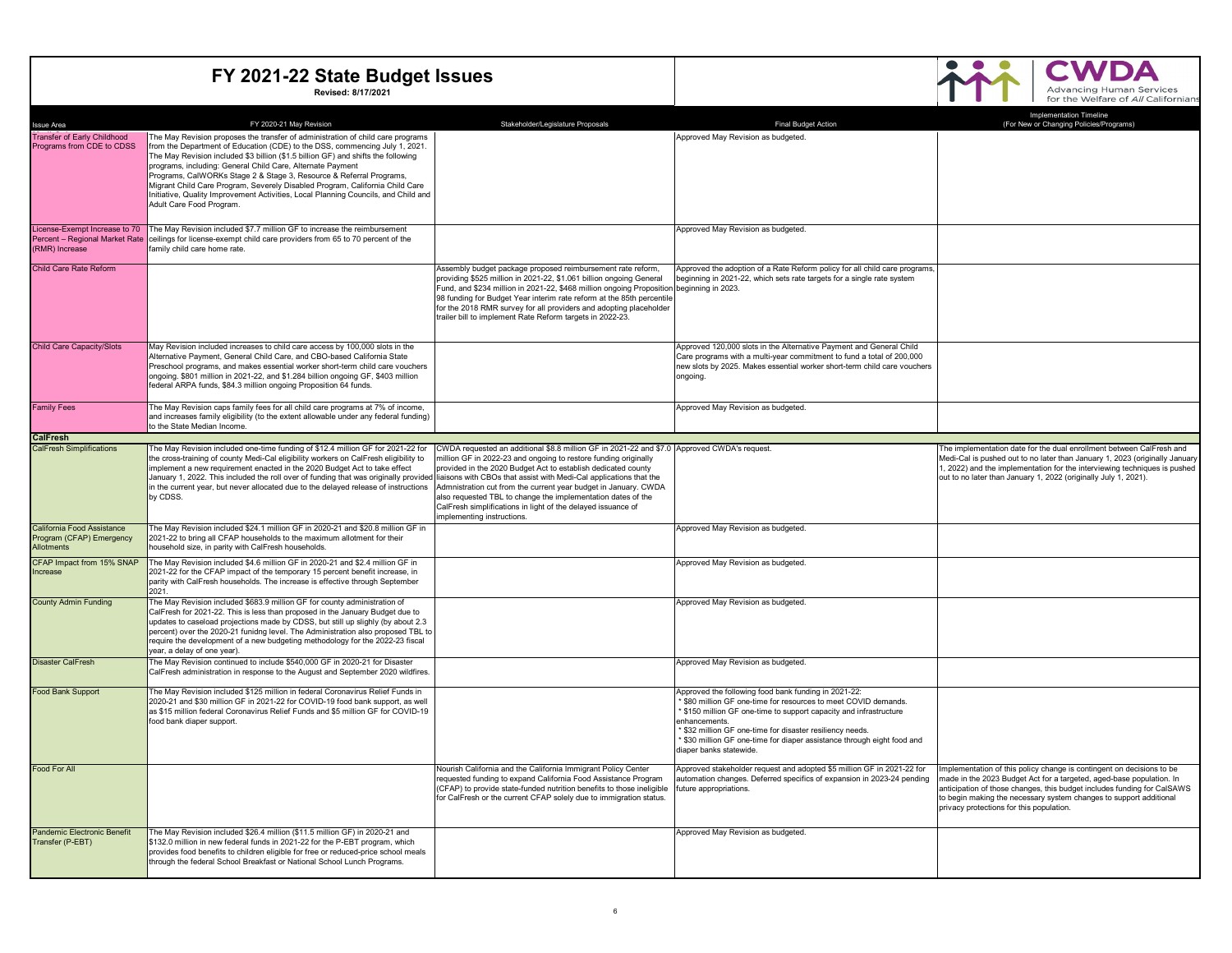

| <b>Issue Area</b>                                                                                      | FY 2020-21 May Revision                                                                                                                                                                                                                                                                                                                                                                                                                                                                                  | Stakeholder/Legislature Proposals                                                                                                                                                                                                                                                 | <b>Final Budget Action</b>                                                                                                                                                                                                                                                 | <b>Implementation Timeline</b><br>(For New or Changing Policies/Programs)                                                                                                                                                                                                                                                                                                                                                                                                                                                                                                                                                                                                                                                                                                                                                                                                                                                                                           |
|--------------------------------------------------------------------------------------------------------|----------------------------------------------------------------------------------------------------------------------------------------------------------------------------------------------------------------------------------------------------------------------------------------------------------------------------------------------------------------------------------------------------------------------------------------------------------------------------------------------------------|-----------------------------------------------------------------------------------------------------------------------------------------------------------------------------------------------------------------------------------------------------------------------------------|----------------------------------------------------------------------------------------------------------------------------------------------------------------------------------------------------------------------------------------------------------------------------|---------------------------------------------------------------------------------------------------------------------------------------------------------------------------------------------------------------------------------------------------------------------------------------------------------------------------------------------------------------------------------------------------------------------------------------------------------------------------------------------------------------------------------------------------------------------------------------------------------------------------------------------------------------------------------------------------------------------------------------------------------------------------------------------------------------------------------------------------------------------------------------------------------------------------------------------------------------------|
| Simplified CalFresh Application<br>for Oder Adults and People with<br><b>Disabilities</b>              |                                                                                                                                                                                                                                                                                                                                                                                                                                                                                                          | ntegrate a user-centered, simplified CalFresh application for senior Nourish California request, with trailer bill.<br>and people with disabilities, including ability of client to provide a<br>telephonic signature.                                                            | Nourish California requested \$1 million GF in 2021-22 to design and Approved one-time funding of \$100,000 GF in 2021-22 to support the                                                                                                                                   | The simplified paper application is scheduled to be developed by July 1,<br>2023. This policy change will also require that all counties offer telephonic<br>signatures for CalFresh applications and recertifications. The present C-IV<br>counties and Los Angeles County must implement this no later than<br>January 1, 2023, and the present CalWIN counties must implement this no<br>later than January 1, 2024.<br>Additionally, the policy change requires CDSS, in consultation with<br>counties and other specified entities, to develop recommendations to<br>implement a fully telephone-based service model statewide (this will not                                                                                                                                                                                                                                                                                                                  |
|                                                                                                        |                                                                                                                                                                                                                                                                                                                                                                                                                                                                                                          |                                                                                                                                                                                                                                                                                   |                                                                                                                                                                                                                                                                            | supplant existing modalities). The recommendations will be provided to the<br>Legislature during the 2022-23 budget hearings.                                                                                                                                                                                                                                                                                                                                                                                                                                                                                                                                                                                                                                                                                                                                                                                                                                       |
| <b>Supplemental Nutrition Benefit</b><br>(SNB)/Transitional Nutrition<br><b>Benefit (TNB) Benefits</b> | The May Revision continued the January proposal to update the SNB/TNB benefit The California Association of Food Banks requested funding for<br>tables to mitgate CalFresh benefit losses.                                                                                                                                                                                                                                                                                                               | eplacement benefits for SNB/TNB, pausing recertifications for TNB<br>for 24 months, and expanding the reinstatement timeframe from 30<br>days to 90 days from the date of TNB discontinuance.                                                                                     | Approved pausing recertifications to allow time to automate switching the<br>recertification cycle from 6 months to 12 months, and expanding the<br>reinstatement timeframe from 30 days to 90 days from the date of the TNB<br>discontinuance with trailer bill language. | Implementation of the expanded reinstatement timeframe is scheduled to<br>occur July 1, 2021, and does not require automation changes.<br>Implementation of the TNB recertification pause is scheduled to occur as<br>soon as the SAWS can accomplish this, which is anticipated to be by Fall<br>2021. The change to the 12 month recertification cycle is scheduled to<br>occur 2 years after the pause is initiated, which is anticipated to be Fall<br>2023.                                                                                                                                                                                                                                                                                                                                                                                                                                                                                                    |
| <b>Temporary CalFresh Student</b><br><b>Eligibility Expansion</b>                                      | The May Revision included one-time funding of \$4.5 million GF in 2021-22 for<br>CalFresh and California Food Assistance Program (CFAP) eligibility activities and to maintain the funding level from the current year into the budget<br>CFAP benefits related to the temporary CalFresh student eligibility expansion.<br>This is a reduction from the \$11.8 million provided in the current year for these<br>activities due to revised assumptions of the numbers of students who would<br>enroll.  | vear, in light of the uncertainty of number of new cases and the<br>known underfunding of county worker costs.                                                                                                                                                                    | CWDA requested an addition of \$8.2 million GF on a one-time basis Approved CWDA's request (but revised the funding source from GF to<br>federal funds).                                                                                                                   |                                                                                                                                                                                                                                                                                                                                                                                                                                                                                                                                                                                                                                                                                                                                                                                                                                                                                                                                                                     |
| <b>CalFresh Overpayments</b>                                                                           | The May Revision continued the January proposal for TBL to limit the period in<br>which a county may establish a claim to recover an overissuance of CalFresh<br>benefits due to inadvertent household error or administrative error to the 24<br>months before the month the county determined the overissuance occurred.                                                                                                                                                                               |                                                                                                                                                                                                                                                                                   | Adopted May Revision as proposed.                                                                                                                                                                                                                                          | The two year lookback period for establishing non-fraudulent<br>overpayments is scheduled to occur July 1, 2022, or when automated,<br>whichever is later.                                                                                                                                                                                                                                                                                                                                                                                                                                                                                                                                                                                                                                                                                                                                                                                                          |
| <b>SNAP/CalFresh Waiver</b><br>Authority                                                               | The May Revision continued the January proposal of trailer bill language<br>authorizing CDSS to implement waivers approved by FNS for a period of less<br>than 10 months through ACL or similar instructions without promulgating<br>regulations and for waivers approved by FNS for a period of longer than 18<br>months through ACL or simliar instructions until regulations are adopted.                                                                                                             |                                                                                                                                                                                                                                                                                   | Adopted trailer bill language authorizing CDSS to implement waivers<br>approved by FNS for a period of less than 24 months through ACL or<br>similar instructions. CDSS is required to promulgate regulations for federal<br>waivers longer than a period of 24 months.    |                                                                                                                                                                                                                                                                                                                                                                                                                                                                                                                                                                                                                                                                                                                                                                                                                                                                                                                                                                     |
| CalFresh Admin, Rebase                                                                                 | The May Revision included TBL to extend the process of updating the budget<br>methodology for CalFresh county administration until 2022-23 fiscal year.                                                                                                                                                                                                                                                                                                                                                  |                                                                                                                                                                                                                                                                                   | Adopted May Revision as proposed.                                                                                                                                                                                                                                          |                                                                                                                                                                                                                                                                                                                                                                                                                                                                                                                                                                                                                                                                                                                                                                                                                                                                                                                                                                     |
| <b>Statewide Restaurant Meals</b><br><b>Program Extension</b>                                          | The May Revision continued the January proposal to exend the implementation of<br>the statewide Restaurant Meals Program to September 1, 2021.                                                                                                                                                                                                                                                                                                                                                           |                                                                                                                                                                                                                                                                                   | Adopted May Revsion as proposed.                                                                                                                                                                                                                                           |                                                                                                                                                                                                                                                                                                                                                                                                                                                                                                                                                                                                                                                                                                                                                                                                                                                                                                                                                                     |
| <b>IHSS</b>                                                                                            |                                                                                                                                                                                                                                                                                                                                                                                                                                                                                                          |                                                                                                                                                                                                                                                                                   |                                                                                                                                                                                                                                                                            |                                                                                                                                                                                                                                                                                                                                                                                                                                                                                                                                                                                                                                                                                                                                                                                                                                                                                                                                                                     |
| <b>Conforming IHSS Residual to</b><br>Medi-Cal Timing                                                  | The May Revision proposed TBL to auto-terminate IHSS recipients who fall off of<br>Medi-Cal at the annual redetermination, for GF savings of \$41 million in 2021-22<br>and approximately \$100 million in 2022-23 and ongoing.                                                                                                                                                                                                                                                                          |                                                                                                                                                                                                                                                                                   | This proposal was not included in the final budget agreement.                                                                                                                                                                                                              |                                                                                                                                                                                                                                                                                                                                                                                                                                                                                                                                                                                                                                                                                                                                                                                                                                                                                                                                                                     |
| County IHSS MOE/Share of<br>Costs                                                                      | The May Revision included \$57.3 million GF (\$203.8 million total funds) to<br>maintain the state and county shares of the nonfederal share of cost at the<br>existing 65 percent state/35 percent county share ratio beginning January 1, 2022,<br>when the state minimum wage hits the \$15.00 per hour cap. The May Revision<br>also continues to provide state participation in wages/benefits up to 10 percent<br>above the cap over three years but to limit the usage of this tool to two times. |                                                                                                                                                                                                                                                                                   | Approved May Revision as budgeted.                                                                                                                                                                                                                                         |                                                                                                                                                                                                                                                                                                                                                                                                                                                                                                                                                                                                                                                                                                                                                                                                                                                                                                                                                                     |
| 10 Percent Penalty for Failure t<br><b>Reach Bargaining Agreement</b>                                  |                                                                                                                                                                                                                                                                                                                                                                                                                                                                                                          | to impose a fiscal penalty equal to 10 percent of a county's IHSS<br>MOE for failure to reach a collective bargaining agreement with<br><b>IHSS</b> providers                                                                                                                     | UDW/AFSCME Local 3930 and SEIU requested trailer bill langauge Approved a penalty of 7% as a one-time penalty for counties that fail to<br>specified conditions.                                                                                                           | The language reenacts the IHSS mediation and fact finding process as of<br>reach a collective bargaining agreement with IHSS providers and meet the October 1, 2021. A county could then be subject to the withholding only if<br>all of the following four conditions are met: (1) A county and provider union<br>have completed the full IHSS mediation and factfinding process; (2) the<br>factfinding panel has issued recommended settlement terms that are more<br>favorable to the union; (3) the county has an expired IHSS collective<br>bargaining agreement; and (4) the county and union have not reached an<br>agreement within 90 days after the release of the factfinding<br>recommendations. For any county that has already gone through<br>mediation and factfinding with recommended settlement terms issued prior<br>to June 30, 2021, the county will have 90 days to reach an agreement or<br>the withholding will occur on October 1, 2021. |
| <b>IHSS Electronic Forms</b>                                                                           |                                                                                                                                                                                                                                                                                                                                                                                                                                                                                                          | CWDA and CAPA requested \$5 million GF to support<br>implementation in all counties of electronic forms for both<br>consumers and providers in the IHSS program. Also proposed TBL<br>requiring CDSS to develop a plan for statewide implementation<br>through the state systems. |                                                                                                                                                                                                                                                                            |                                                                                                                                                                                                                                                                                                                                                                                                                                                                                                                                                                                                                                                                                                                                                                                                                                                                                                                                                                     |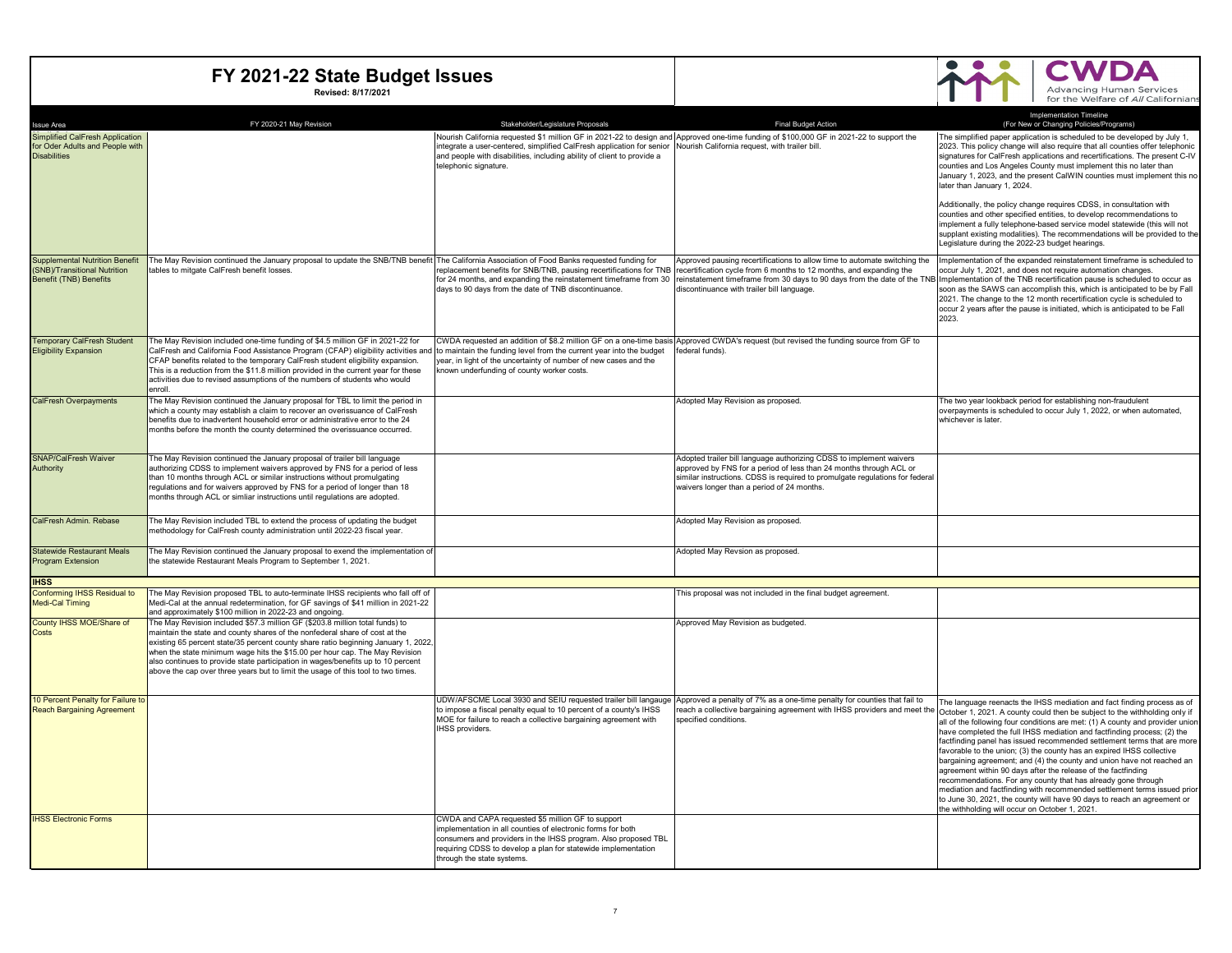#### **CWDA**  $\bullet\bullet$  $\bullet$ Advancing Human Services<br>for the Welfare of All Californians

|                                                                                              | FY 2020-21 May Revision                                                                                                                                                   | Stakeholder/Legislature Proposals                                                                                                       | <b>Final Budget Action</b>                                                                                                                                                                                                  | Implementation Timeline<br>(For New or Changing Policies/Programs)        |
|----------------------------------------------------------------------------------------------|---------------------------------------------------------------------------------------------------------------------------------------------------------------------------|-----------------------------------------------------------------------------------------------------------------------------------------|-----------------------------------------------------------------------------------------------------------------------------------------------------------------------------------------------------------------------------|---------------------------------------------------------------------------|
| <b>Issue Area</b><br>Long Term Career Pathways                                               | The May Revision included \$200 million GF on a one-time basis to incentivize,                                                                                            |                                                                                                                                         | Approved May Revision as budgeted; TBL is pending (and will be taken up                                                                                                                                                     |                                                                           |
|                                                                                              | support and fund career pathways for individuals enrolled as IHSS providers, to                                                                                           |                                                                                                                                         | again in August).                                                                                                                                                                                                           |                                                                           |
|                                                                                              | enable providers to gain or build skills to obtain employment as a care provider or<br>compete for a higher-level job in the home care and/or health care industry.       |                                                                                                                                         |                                                                                                                                                                                                                             |                                                                           |
|                                                                                              |                                                                                                                                                                           |                                                                                                                                         |                                                                                                                                                                                                                             |                                                                           |
| <b>Emergency Provider Back-Up</b>                                                            | May Revision included \$5.8 million GF (\$12.9 million total funds) for FY 2021-22 CWDA and CAPA requested TBL to require that statute be enacted                         |                                                                                                                                         | Approved May Revision as budgeted and TBL consistent with CWDA and Further disucssions on statutory changes needed to implement to occur in                                                                                 |                                                                           |
| System (EBUS)                                                                                | and \$7.5 million GF (\$17.0 million total funds) in FY 2022-23 to establish a                                                                                            | before the EBUS is set to implement on January 1, 2022.                                                                                 | <b>CAPA</b> request                                                                                                                                                                                                         | July and August to enable statute to be enacted this legislative session. |
|                                                                                              | permanent provider back up system, including a \$2.00 per hour wage differential<br>for individual providers. The current emergency backup system provided as part        |                                                                                                                                         |                                                                                                                                                                                                                             |                                                                           |
|                                                                                              | of the State's pandemic relief package will continue through December 31, 2021.                                                                                           |                                                                                                                                         |                                                                                                                                                                                                                             |                                                                           |
|                                                                                              |                                                                                                                                                                           |                                                                                                                                         |                                                                                                                                                                                                                             |                                                                           |
| <b>Seven Percent Service</b><br><b>Reduction Restoration</b>                                 | The May Revision proposed to permanently eliminate the reduction, which has<br>been suspended for the past several years.                                                 |                                                                                                                                         | Approved May Revision as budgeted.                                                                                                                                                                                          |                                                                           |
|                                                                                              | COVID-19 Emergency Paid Sick The May Revsision continues \$40.4 million (\$16 million GF) in services funding                                                             |                                                                                                                                         | Approved May Revision as budgeted.                                                                                                                                                                                          |                                                                           |
| Leave                                                                                        | and \$1.2 million (\$624,000 GF) in administration funding in 2020-21 for the                                                                                             |                                                                                                                                         |                                                                                                                                                                                                                             |                                                                           |
|                                                                                              | expansion of paid sick leave up to an additional 80 hours as enacted under the<br>Families First Coronavirus Response Act, and also provided an additional \$3.5          |                                                                                                                                         |                                                                                                                                                                                                                             |                                                                           |
|                                                                                              | million GF (\$11.7 million total funds) for FY 2021-22 for two weeks of                                                                                                   |                                                                                                                                         |                                                                                                                                                                                                                             |                                                                           |
|                                                                                              | supplemental paid sick leave for IHSS providers and reflects an extension of this<br>benefit through September 30, 2021.                                                  |                                                                                                                                         |                                                                                                                                                                                                                             |                                                                           |
|                                                                                              |                                                                                                                                                                           |                                                                                                                                         |                                                                                                                                                                                                                             |                                                                           |
| <b>Recipient Vaccination/Medical</b><br>Accompaniment                                        | The May Revision continued funding of \$1.5 million GF (\$4.3 million total funds)<br>in FY 2020-21 for IHSS providers to accompany recipients to receive their           |                                                                                                                                         | Approved May Revision as budgeted.                                                                                                                                                                                          |                                                                           |
|                                                                                              | vaccine. A total of \$7.0 funds (\$2.1 million GF) is included for provider services.                                                                                     |                                                                                                                                         |                                                                                                                                                                                                                             |                                                                           |
|                                                                                              | and \$4.4 million total funds (\$2.2 million GF) is included for administration in FY<br>2021-22.                                                                         |                                                                                                                                         |                                                                                                                                                                                                                             |                                                                           |
| <b>County Admin Base Funding</b>                                                             | The May Revision provides \$314.4 million GF in 2021-22, reflecting a small                                                                                               |                                                                                                                                         | Approved May Revision as budgeted.                                                                                                                                                                                          |                                                                           |
|                                                                                              | increase over FY 2020-21 to reflect FY 2021-22 caseload estimates.                                                                                                        |                                                                                                                                         |                                                                                                                                                                                                                             |                                                                           |
| <b>Electronic Visit Verification</b><br>(EVV)                                                | Included in the May Revision for 2021-22 is \$6.7 million. An additional \$6.6<br>million in unspent implementation funds from FY 2019-20 have been re-budgeted           |                                                                                                                                         | Approved May Revision as budgeted and TBL with guiding principles.                                                                                                                                                          |                                                                           |
|                                                                                              | in FY 2020-21. Finally, the Center for Medicare and Medicaid Services                                                                                                     |                                                                                                                                         |                                                                                                                                                                                                                             |                                                                           |
|                                                                                              | determined our EVV system was notcompliant in capturing location at the<br>beginning and end of service. As a result, the system is in the process of being               |                                                                                                                                         |                                                                                                                                                                                                                             |                                                                           |
|                                                                                              | updated to fully comply with federal requirements, which will require additional                                                                                          |                                                                                                                                         |                                                                                                                                                                                                                             |                                                                           |
|                                                                                              | training for county staff in the amount of \$6.0 million in FY 2021-22. Proposed<br>TBL with guiding principles for implementation.                                       |                                                                                                                                         |                                                                                                                                                                                                                             |                                                                           |
|                                                                                              |                                                                                                                                                                           |                                                                                                                                         |                                                                                                                                                                                                                             |                                                                           |
| <b>Public Authority Admin</b>                                                                | The May Revision included \$26.1 million GF for 2021-22, down slightly from GB,                                                                                           |                                                                                                                                         | Approved May Revision as budgeted.                                                                                                                                                                                          |                                                                           |
|                                                                                              | out still a slight increase over 2020-21.                                                                                                                                 |                                                                                                                                         |                                                                                                                                                                                                                             |                                                                           |
| Minimum Wage Increase                                                                        | May Revision provides \$1.3 billion (\$595.8 million GF) to support the minimum<br>wage increase to \$14 per hour in January 2021 and \$15 per hour in January 2022.      |                                                                                                                                         | Approved May Revision as budgeted.                                                                                                                                                                                          |                                                                           |
|                                                                                              |                                                                                                                                                                           |                                                                                                                                         |                                                                                                                                                                                                                             |                                                                           |
| <b>Adult Protective Services (APS)/Older Adults</b><br><b>Access to Technology for Older</b> |                                                                                                                                                                           | CWDA requested one-time funding of \$50 million to be spent over                                                                        | Approved \$50 million GF on a one-time basis with accompanying trailer                                                                                                                                                      |                                                                           |
| <b>Adults and Adults With</b>                                                                |                                                                                                                                                                           | two years to establish a grant based program for counties that opt in bill language consistent with CWDA's request. These funds will be |                                                                                                                                                                                                                             |                                                                           |
| <b>Disabilities</b>                                                                          |                                                                                                                                                                           | connect older adults and adults with disabilities with technology and administered by the California Department of Aging.               |                                                                                                                                                                                                                             |                                                                           |
| <b>Enhance and Expand APS</b>                                                                |                                                                                                                                                                           | providing education and training as needed.<br>CWDA requested \$70 million GF on an ongoing basis to provide                            | Approved stakeholder request.                                                                                                                                                                                               | The expansion to age 60 years old becomes effective January 1, 2022.      |
|                                                                                              |                                                                                                                                                                           | long-term case management within APS for a subset of our clients                                                                        |                                                                                                                                                                                                                             |                                                                           |
|                                                                                              |                                                                                                                                                                           | with greater needs, as well as to allow APS to serve highly<br>vulnerable adults beginning at age 60 (instead of 65 as is currently     |                                                                                                                                                                                                                             |                                                                           |
|                                                                                              |                                                                                                                                                                           | authorized).                                                                                                                            |                                                                                                                                                                                                                             |                                                                           |
| <b>Senior Nutrition Program</b>                                                              | The May Revision included \$14.4 million GF in 2021-22, atop the Governor's one-<br>time May Revision amount of \$20.7 million, and \$35 million General Fund in 2022-    |                                                                                                                                         | Approved May Revision as budgeted. Also approves \$40 million GF in<br>2021-22 one-time for capacity and infrastructure needs in the Senior                                                                                 |                                                                           |
|                                                                                              | 23 and ongoing for the Senior Nutrition program, which included meals on wheels                                                                                           |                                                                                                                                         | Nutrition program, with budget bill language to effectuate this.                                                                                                                                                            |                                                                           |
| <b>Area Agencies on Agining</b>                                                              | and congregate nutrition services.<br>May Revision included \$3.3 million GF in 2021-22 and ongoing to increase the                                                       |                                                                                                                                         | Approved May Revision as budgeted.                                                                                                                                                                                          |                                                                           |
| Baseline Budget                                                                              | baseline funding for the Area Agencies on Aging.                                                                                                                          |                                                                                                                                         |                                                                                                                                                                                                                             |                                                                           |
| Multipurpose Senior Services<br>Program (MSSP)                                               | N/A                                                                                                                                                                       | make permanent a temporary rate increase for MSSP providers set                                                                         | Stakeholder proposal for \$24.7 million SGF on an on-going basis to Approved \$6.3 million GF in 2021-22 and \$11.7 million in 2022-23 and on-<br>going to both restore the 2,497 slots cut in budget actions taken in 2008 |                                                                           |
|                                                                                              |                                                                                                                                                                           | to expire June 30, 2022.                                                                                                                | and to continue the rate supplement, at an included cost of \$4.9 million, on                                                                                                                                               |                                                                           |
|                                                                                              | upplemental Security Income/State Supplemental Program (SSI/SSP                                                                                                           |                                                                                                                                         | aoina                                                                                                                                                                                                                       |                                                                           |
| <b>SI/SSP and CAPI Grant</b>                                                                 | The May Revision included \$600 million GF in 2021-22 and ongoing to restore                                                                                              |                                                                                                                                         | Approved May Revision proposal and an additional \$225 million in 2021- Grant increase effective January 1, 2022.                                                                                                           |                                                                           |
| ncrease                                                                                      | SSP, Cash Assistance Program for Immigrants (CAPI), and California Veterans                                                                                               |                                                                                                                                         | 22 and \$450 million in 2022-23 to restore 50 percent of the remaining 2019                                                                                                                                                 |                                                                           |
|                                                                                              | Cash Benefit back to 2011 payment levels. In total, it is estimated that SSP grants<br>for individuals and couples would increase by roughly 28 to 29 percent, or \$45 to |                                                                                                                                         | grant cut and anticipates the remaining 50 percent will be restored in 2023-<br>24. Together, this action will increase individual SSP grants by \$36-                                                                      |                                                                           |
|                                                                                              | \$47 for SSP maximum individual grants and \$114 to \$118 for maximum couple                                                                                              |                                                                                                                                         | 37/month and by \$90-94/month for couples on January 1, 2022. Includes                                                                                                                                                      |                                                                           |
|                                                                                              | grants, beginning January 1, 2022.                                                                                                                                        |                                                                                                                                         | TBL to effectuate these changes.                                                                                                                                                                                            |                                                                           |
| <b>SSI/SSP COLA</b>                                                                          | The May Revision included a half year, 1.3 percent Federal 2021 cost-of-living<br>adjustment for the federal grant and included \$66.3 million GF beginning on            |                                                                                                                                         | Approved May Revision as budgeted.                                                                                                                                                                                          | COLA effective January 1, 2022.                                           |
|                                                                                              | January 1, 2022, and \$131.5 million GF ongoing to increase SSP grants.                                                                                                   |                                                                                                                                         |                                                                                                                                                                                                                             |                                                                           |
|                                                                                              |                                                                                                                                                                           |                                                                                                                                         |                                                                                                                                                                                                                             |                                                                           |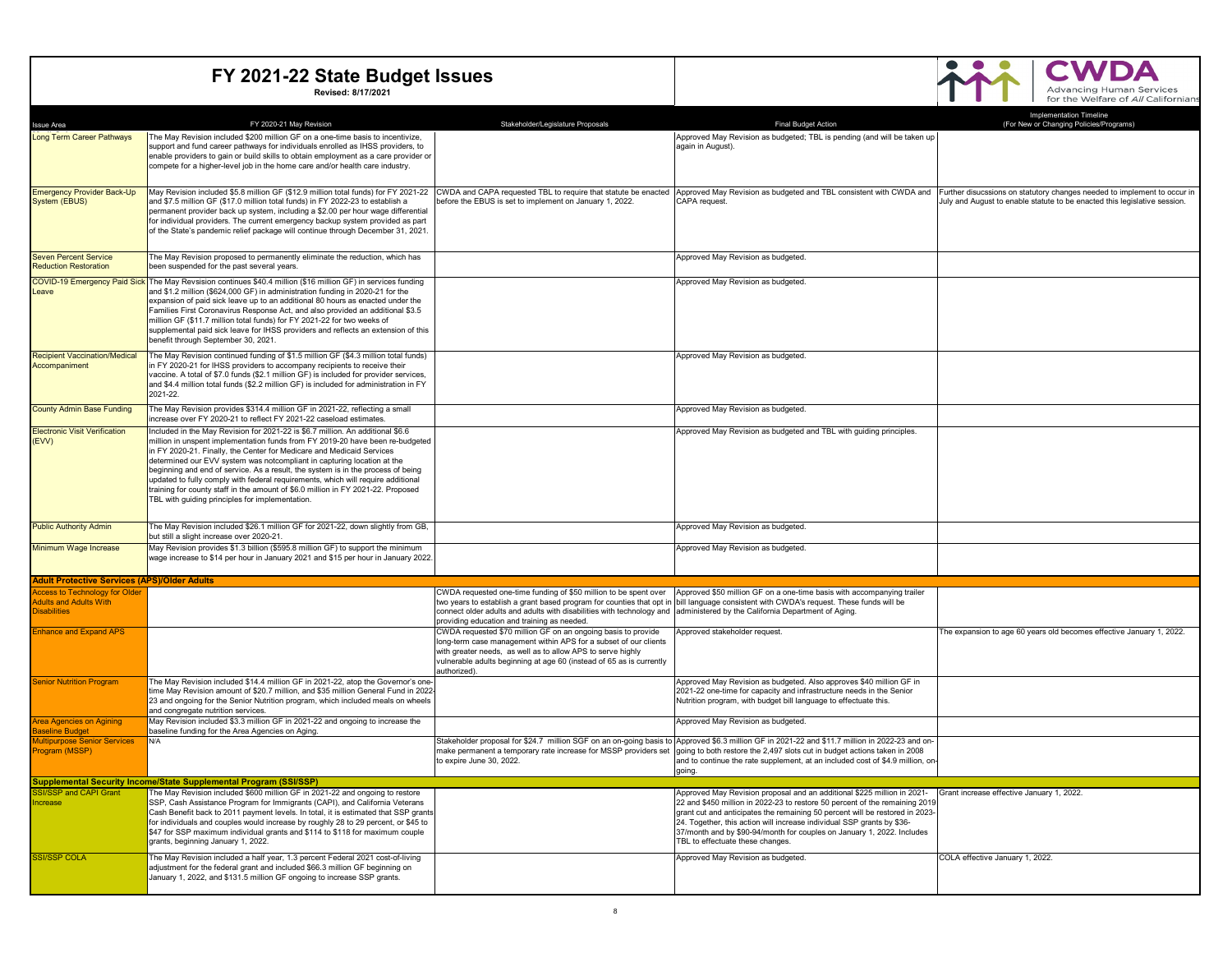

| <b>Issue Area</b>                                                                                                      | FY 2020-21 May Revision                                                                                                                                                                                                                                                                                                                         | Stakeholder/Legislature Proposals                                                                                                                                                                                                                                                                                                              | <b>Final Budget Action</b>                                                                                                                                                                                                                                                                                                                                                                                                                                                                                                                                                                                                                  | Implementation Timeline<br>(For New or Changing Policies/Programs)                                                                                                                                                                                    |
|------------------------------------------------------------------------------------------------------------------------|-------------------------------------------------------------------------------------------------------------------------------------------------------------------------------------------------------------------------------------------------------------------------------------------------------------------------------------------------|------------------------------------------------------------------------------------------------------------------------------------------------------------------------------------------------------------------------------------------------------------------------------------------------------------------------------------------------|---------------------------------------------------------------------------------------------------------------------------------------------------------------------------------------------------------------------------------------------------------------------------------------------------------------------------------------------------------------------------------------------------------------------------------------------------------------------------------------------------------------------------------------------------------------------------------------------------------------------------------------------|-------------------------------------------------------------------------------------------------------------------------------------------------------------------------------------------------------------------------------------------------------|
| <b>Housing and Homelessness</b>                                                                                        |                                                                                                                                                                                                                                                                                                                                                 |                                                                                                                                                                                                                                                                                                                                                |                                                                                                                                                                                                                                                                                                                                                                                                                                                                                                                                                                                                                                             |                                                                                                                                                                                                                                                       |
| <b>Bringing Families Home</b><br>Program                                                                               | May Revision included \$280 million GF in the May Revision in each of 2021-22<br>and 2022-23 to expand the existing BFH Program, to be utilized over multiple<br>years, and requiring a 25 percent county match.                                                                                                                                | CWDA requested the county match requirement be eliminated and<br>that there be explicit TBL to expand the use of the funds to enable<br>the funds to be used for homelessness prevention.                                                                                                                                                      | Approved funding of \$92.5 million GF in 2021-22 and \$92.5 million GF in<br>2022-23, allowing for both appropriations to be spent until June 30, 2024.<br>Adopted TBL that waives county match for the three year period on these<br>new funds and allows funding flexibility to serve families at risk of<br>homelessness                                                                                                                                                                                                                                                                                                                 | CDSS indicates that preliminary funding allocation will be provided to be<br>ollowed by simpified application, but no information on the specific<br>process or timing is available yet. Funds are available for expenditure until<br>June 30, 2024.  |
| <b>Home Safe</b>                                                                                                       | The May Revision included \$100 million GF in each 2021-22 and 2022-23,<br>proposes to expand the use of the funding to include prevention, and would<br>require a 25 percent county match.                                                                                                                                                     | CWDA originally requested \$30 million to continue and expand the<br>program as part of a broader APS request. In light of May Revision,<br>CWDA revised the request to eliminate the county match<br>requirement and that there be explicit TBL to expand the use of the<br>funds to enable the funds to be used for homelessness prevention. | Approved funding of \$92.5 million GF in 2021-22 and \$92.5 million GF in<br>2022-23, allowing for both appropriations to be spent until June 30, 2024.<br>Adopted TBL that waives county match for the three year period on these<br>new funds and allows funding flexibility in homelessness prevention<br>approaches, including serving APS clients at risk of homelessness.                                                                                                                                                                                                                                                             | CDSS indicates that preliminary funding allocation will be provided to be<br>ollowed by simpified application, but no information on the specific<br>process or timing is available yet. Funds are available for expenditure until<br>June 30, 2024.  |
| <b>Housing Support Program</b><br>(HSP)                                                                                | The May Revision included \$475 million GF in each of 2021-22 and 2022-23.                                                                                                                                                                                                                                                                      | funds and allow the funds to be used for homelessness prevention<br>and the ability to use the funds to serve people without eviction<br>notice, and for an additional 12 months for recipients who fall off the homelessness prior to the start of an eviction.<br>CalWORKs program.                                                          | CWDA requested that there be explicit TBL to expand the use of the Approved funding of \$190 million GF in 2021-22 and \$190 million GF in<br>2022-23, allowing for both appropriations to be spent until June 30, 2024<br>Adopted TBL that allows assistance to be provided to a family at risk of                                                                                                                                                                                                                                                                                                                                         | CDSS indicates that preliminary funding allocation will be provided to be<br>ollowed by simpified application, but no information on the specific<br>process or timing is available yet. Funds are available for expenditure until<br>June 30, 2024.  |
| <b>Housing and Disability</b><br>Advocacy Program (HDAP)                                                               | The May Revision provided \$175 million GF annually through 2023-24 to the<br>Housing and Disability Advocacy Program, require a 25 percent county match,<br>and waived the Interim Assistance Reimbursement (IAR) temporarily through<br>2023-24.                                                                                              | CWDA requested the elimination of the IAR requirement and that<br>funds be allowed to be used for longer term subsidies and for<br>counties to purchase and lease buildings                                                                                                                                                                    | Approved \$150 million GF in 2021-22 and \$150 million GF in 2022-23,<br>allowing for both appropriations to be spent until June 30, 2024. Adopted<br>TBL that waives county match for the three year period on these new<br>funds and allows the use of funds for prevention.                                                                                                                                                                                                                                                                                                                                                              | CDSS indicates that preliminary funding allocation will be provided to be<br>followed by simpified application, but no information on the specific<br>process or timing is available yet. Funds are available for expenditure until<br>June 30, 2024. |
| <b>Flexible Funding Pool</b>                                                                                           |                                                                                                                                                                                                                                                                                                                                                 | CWDA requested \$100 million to create a flexible funding pool for<br>county human services departments to fill service delivery gaps in<br>the housing programs that CDSS and county departments currently<br>administer                                                                                                                      | Did not take action on this proposal in leiu of actions taken in response to<br>the May Revision housing and homelessness program augmentations,<br>including expanded use of funds.                                                                                                                                                                                                                                                                                                                                                                                                                                                        |                                                                                                                                                                                                                                                       |
| Community Care Expansion -<br><b>Adult Residential Facilities</b><br>(ARFs) and Residential Care<br>Facilities (RCFEs) | The May Revision provides \$47.5 million GF and \$450 million in federal ARPA<br>funds for 2021-22, as well as \$500 million GF in 2022-23, to fund the acquisition,<br>construction and/or rehabilitation of adult and senior care facilities in support of<br>individuals and families that are homeless or at risk of homelessness.          |                                                                                                                                                                                                                                                                                                                                                | Modified the May Revision proposal, approving the Spring Finance Letter<br>request for positions implementation and approved first year funding of<br>\$805 million (\$352.5 million GF) in 2021-22 on a one time basis with TBL                                                                                                                                                                                                                                                                                                                                                                                                            |                                                                                                                                                                                                                                                       |
| <b>Operating Subsidies for ARFs</b><br>and RCFEs                                                                       | The May Revision provides funding for operating subsidies for ARFs and RCFEs<br>that serve SSI/SSP recipients with a one-time appropriation<br>of \$150 million GF.                                                                                                                                                                             |                                                                                                                                                                                                                                                                                                                                                | As part of the Community Care Expansion program funding described<br>above, \$55 million GF is included for a capitalized operating subsidies<br>reserve program, with accompanying TBL.                                                                                                                                                                                                                                                                                                                                                                                                                                                    |                                                                                                                                                                                                                                                       |
| Project Homekey                                                                                                        | The May Revision included \$2.75 billion one-time funds over two years for the<br>additional acquisition and rehabilitation of facilities through the Homekey<br>Program. A portion of this will be targeted to families experiencing homelessness.                                                                                             |                                                                                                                                                                                                                                                                                                                                                | Approved May Revision as budgeted.                                                                                                                                                                                                                                                                                                                                                                                                                                                                                                                                                                                                          |                                                                                                                                                                                                                                                       |
| <b>Project Roomkey</b>                                                                                                 | The May Revision included \$150 million provided in one time funds for Project<br>Roomkey to support transitioning participants into permanent housing.                                                                                                                                                                                         |                                                                                                                                                                                                                                                                                                                                                | Approved May Revision as budgeted.                                                                                                                                                                                                                                                                                                                                                                                                                                                                                                                                                                                                          |                                                                                                                                                                                                                                                       |
| <b>Automation</b><br><b>CalFresh Simplifications</b>                                                                   | The May Revision proposal included \$2.8 million for 2021-22 to support the                                                                                                                                                                                                                                                                     |                                                                                                                                                                                                                                                                                                                                                | Approved May Revision as budgeted.                                                                                                                                                                                                                                                                                                                                                                                                                                                                                                                                                                                                          | mplementation of the pre-populated SAR 7 and pre-populated CalFresh                                                                                                                                                                                   |
|                                                                                                                        | automation of CWDA-sponsored CalFresh simplifications contained in the Budget<br>Act of 2020.                                                                                                                                                                                                                                                   |                                                                                                                                                                                                                                                                                                                                                |                                                                                                                                                                                                                                                                                                                                                                                                                                                                                                                                                                                                                                             | application with Medi-Cal renewals is targeted for January 2024.                                                                                                                                                                                      |
| <b>CECRIS</b>                                                                                                          | May Revision proposes \$3.3 million for 2020-21 and up slightly from the GB<br>proposal, \$2.1 million for 2021-22 is included in the May Revision proposal.                                                                                                                                                                                    |                                                                                                                                                                                                                                                                                                                                                | Approved May Revision as budgeted.                                                                                                                                                                                                                                                                                                                                                                                                                                                                                                                                                                                                          |                                                                                                                                                                                                                                                       |
| <b>CWS-CARES</b>                                                                                                       | The May Revision included \$39.4 million (GF) in 2021-22 to continue<br>development of a new technology platform to replace the existing CWS/CMS with<br>the CARES. Additionally, the May Revision included \$1.5 million (\$583,000 GF)<br>for county data clean-up in CWS/CMS to prepare for conversion to CARES.                             |                                                                                                                                                                                                                                                                                                                                                | Approved May Revision as budgeted.                                                                                                                                                                                                                                                                                                                                                                                                                                                                                                                                                                                                          |                                                                                                                                                                                                                                                       |
| <b>CWS/CMS</b>                                                                                                         | May Revision included \$5.7 million (\$1.2 million GF) to update the outdated<br>programming language used in CWS/CMS, which is no longer supported by<br>Microsoft and the vendor to one that can be supported.                                                                                                                                |                                                                                                                                                                                                                                                                                                                                                | Approved May Revision as budgeted.                                                                                                                                                                                                                                                                                                                                                                                                                                                                                                                                                                                                          |                                                                                                                                                                                                                                                       |
| <b>Health Information Exchange</b>                                                                                     | May Revision included one time funding of \$2.5 million (GF) for HHSA to lead<br>stakeholder engagement efforts in developing an information exchange for health<br>and social services programs. Additional detail is needed to better assess how<br>this effort may impact county health and human services programs and existing<br>systems. |                                                                                                                                                                                                                                                                                                                                                | This proposal was not included in the final budget agreement.                                                                                                                                                                                                                                                                                                                                                                                                                                                                                                                                                                               |                                                                                                                                                                                                                                                       |
| Language Access                                                                                                        | May Revision included one time funding of \$20 million (GF) for the HHSA to<br>improve the delivery of language access services in health and human services<br>programs. While additional detail is needed to fully assess the impacts, this<br>change is likely to require automation changes for multiple systems, including<br>SAWS.        |                                                                                                                                                                                                                                                                                                                                                | Approved with modifications:<br>Language Access Resources - Approved requested resources and<br>adopted modified budget bill language to require the completion of the<br>language access framework, adopted in the Equity Proposals request, prior<br>to availability of these additional resources. The framework must also be<br>accompanied by a report detailing the components of the framework and<br>how these additional resources would be utilized in health and human<br>services departments to support language access planning and<br>implementation, including specific staff, contracts, programs, or other<br>activities. |                                                                                                                                                                                                                                                       |
| <b>Enterprise Data Infratructure</b>                                                                                   | The May Revision included \$3 million GF to support the conversion of legacy<br>data into new data and warehouse solutions.                                                                                                                                                                                                                     |                                                                                                                                                                                                                                                                                                                                                | Approved May Revision as budgeted.                                                                                                                                                                                                                                                                                                                                                                                                                                                                                                                                                                                                          |                                                                                                                                                                                                                                                       |
| Other                                                                                                                  |                                                                                                                                                                                                                                                                                                                                                 |                                                                                                                                                                                                                                                                                                                                                |                                                                                                                                                                                                                                                                                                                                                                                                                                                                                                                                                                                                                                             |                                                                                                                                                                                                                                                       |